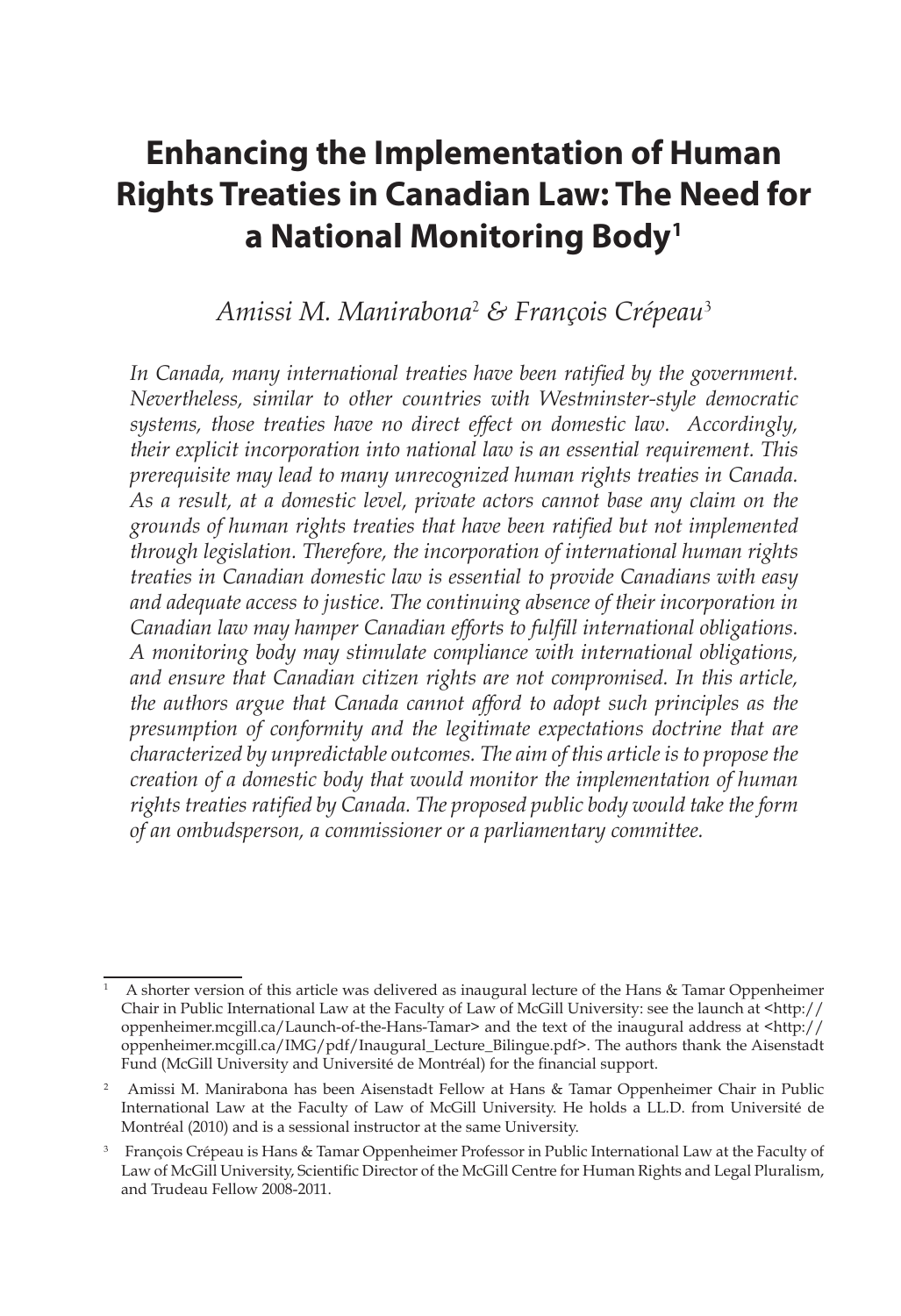*Au Canada, tout comme dans d'autres États suivant le modèle constitutionnel britannique, les traités internationaux, même ratifiés, n'ont pas d'effet direct en droit interne. Par conséquent, les traités doivent être incorporés avant de devenir une composante du droit national. Ainsi, de nombreux traités ratifiés par le Canada, notamment ceux portant sur les droits de la personne, demeurent sans effet, et de nombreux Canadiens se retrouvent privés de recours en vertu des traités. Dans ces conditions, l'incorporation en droit interne de ces traités ratifiés par le Canada constitue un besoin pressant afin d'assurer à ses citoyens un accès facile et effectif aux droits qu'ils prévoient. Une institution indépendante pourrait stimuler la mise en œuvre de ces accords, afin de permettre au Canada de respecter ses engagements et maintenir sa réputation internationale. Les auteurs suggèrent que le Canada ne peut pas se permettre d'adopter le principe de la présomption de conformité ou celle de l'expectative légitime dont l'application mène à des résultats imprévisibles. Cet article propose la création d'une institution nationale pour superviser la mise en œuvre des traités ratifiés par le Canada en matière des droits de la personne qui pourrait prendre la forme d'un ombudsman, d'un commissaire au sein du bureau du Vérificateur Général du Canada, ou encore d'un comité parlementaire.*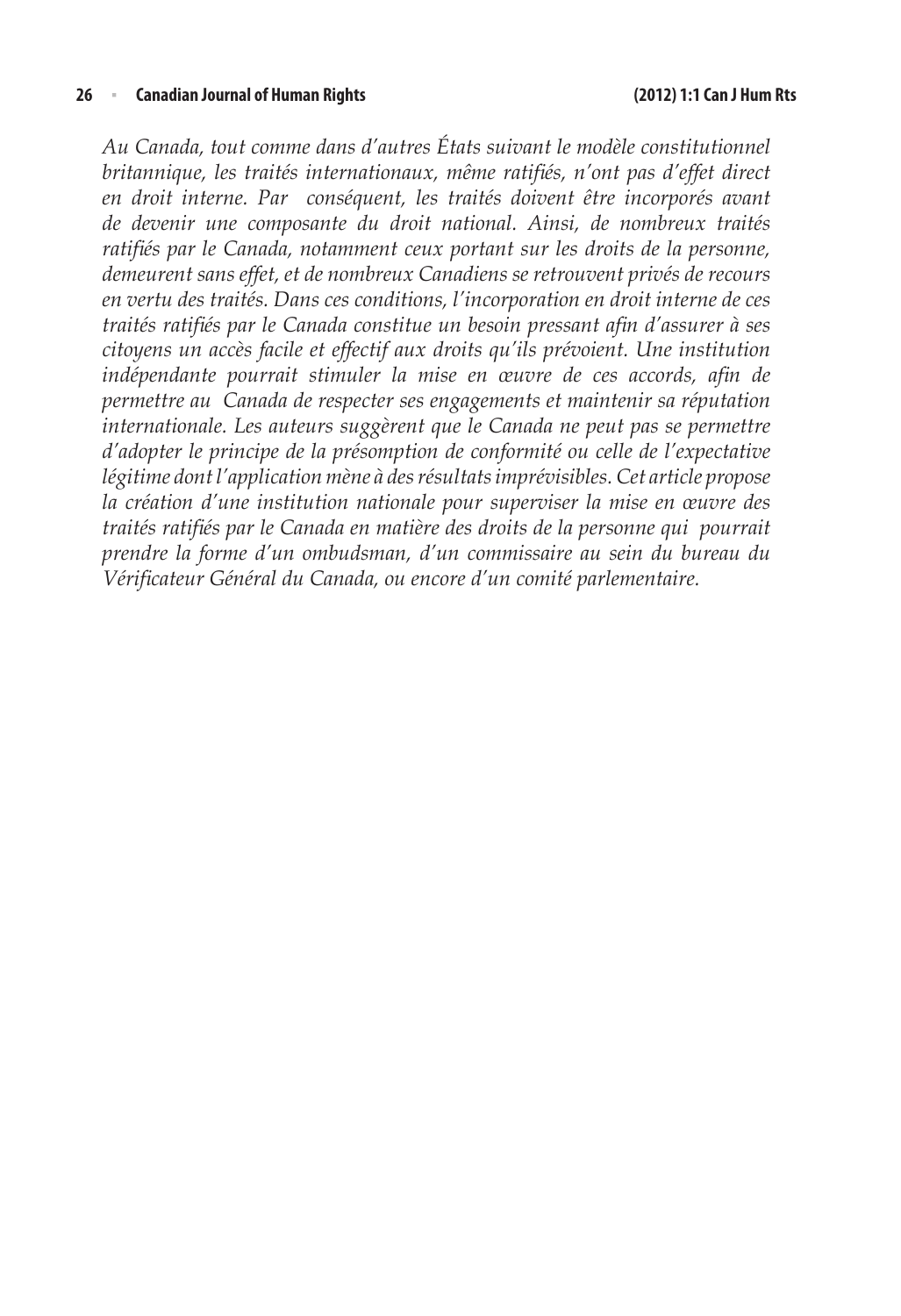# **I. Introduction**

s a sovereign State endowed with an international legal personality,<br>Canada is free to enter into treaties with one or more states or with<br>international organizations. Like many other Commonwealth states,<br>the treaty-making Canada is free to enter into treaties with one or more states or with **L**international organizations. Like many other Commonwealth states, the treaty-making decision power remains with the executive branch of the government in its capacity as the unique holder of authority to represent the State in the international sphere.<sup>4</sup> According to a long-standing constitutional tradition in Canada, there is "no legal obligation on the executive [branch of government] to secure the consent or approval of Parliament prior to treaty ratification."<sup>5</sup> In contrast, on a domestic level, "Parliament is the ultimate lawmaking authority in a Westminster-style democracy."<sup>6</sup>

In France, like other monist states, treaties are automatically granted the force of law without the requirement of any further domestic formal recognition. Generally, in these states, there is a constitutional provision that declares a ratified treaty to become part of national law. However, Canada's legal system refuses to recognize treaties as being a direct source of domestic law unless they are incorporated<sup>7</sup> by an act of Parliament.<sup>8</sup> In other words, unincorporated treaties are not binding on Canadian national institutions, though at the international level they bind Canada as a state party. The treaties

<sup>4</sup> However, some exceptions exist. For example, in the United States, the executive branch of the government shares the treaty-making power with the Senate.

<sup>5</sup> Joanna Harrington, "Redressing the Democratic Deficit in Treaty Law Making: (Re-)Establishing a Role for Parliament" (2005) 50 McGill LJ 465 at 468 [Harrington, "Democratic Deficit"].

<sup>6</sup> *Ibid*. Nevertheless, it is noteworthy that since 2008, the government has adopted a policy of tabling signed treaties in Parliament. The purpose of that policy is "to ensure that all instruments governed by public international law, between Canada and other states or international organizations, are tabled in the House of Commons following their signature or adoption by other procedure and prior to Canada formally notifying that it is bound by the Instrument." (Canada, Department of Foreign Affairs and International Trade, *Policy on Tabling of Treaties in Parliament* (January 2008), s 2, online: Canada Treaty Information <http://www.treaty-accord.gc.ca>.) According to Professor Harrington, this policy of treaty tabling is by no means an innovation in Canada. She mentions that it existed from 1926 to 1966 when, on the initiative of former Prime Minister William Mackenzie King, "it was the practice in Canada for all important treaties to be submitted to Parliament for approval prior to ratification." (Harrington, "Democratic Deficit", *supra* note 5 at 476.) See also Peter W Hogg, *Constitutional Law of Canada*, loose-leaf (consulted on 14 November 2011), 5th ed (Toronto: Carswell, 2007) vol 1 at 11-5. However, the executive branch of the government still has preeminent powers over the treaty-making process. Thus, section 6.3 of the *Policy on Tabling of Treaties in Parliament*, *supra* provides for many exceptions, especially where the treaty's ratification is deemed to be urgently required.

In this article, we use the word "incorporation" to mean the inclusion of a treaty in an Act of Parliament in order to make the content of the treaty part of the domestic legal order.

<sup>8</sup> *Capital Cities Communications Inc v Canadian Radio-Television Commn*, [1978] 2 SCR 141, 81 DLR (3d) 609. See also Hogg, *supra* note 6 at 11-5-6; Gib van Ert, *Using International Law in Canadian Courts*, 2d ed (Toronto: Irwin Law, 2008) at 229.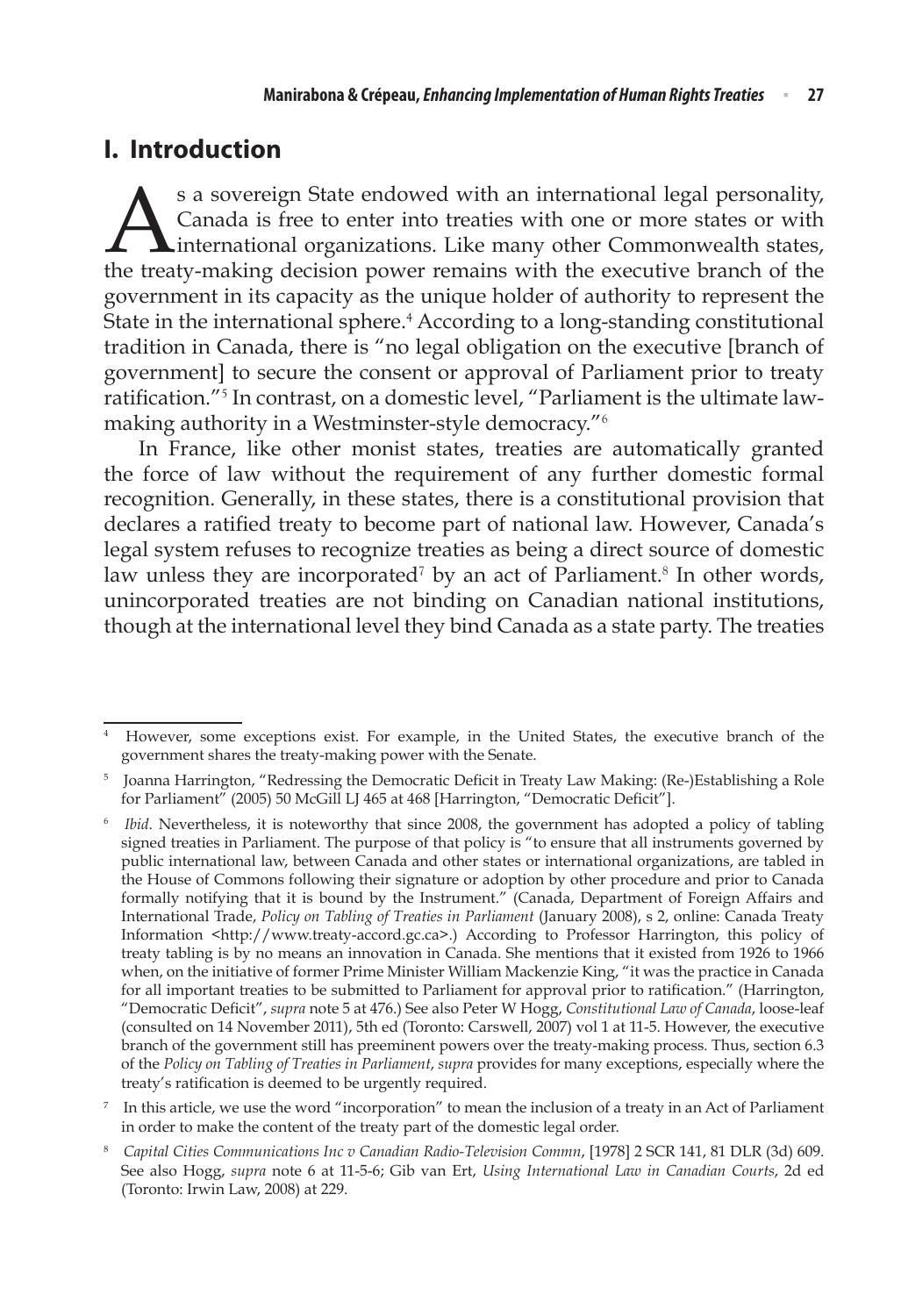which necessitate change to Canadian law must be followed by the enactment of a statute in order to produce effects in domestic legal order.<sup>9</sup>

The reasons underlying this legislative requirement to confer legal effects of treaties on domestic law have long-standing historical roots. While the Crown has the power to make treaties with foreign states, the Royal legislative prerogative was abolished a long time ago.<sup>10</sup> Therefore, insofar as it is only Parliament which has domestic law-making authority, it would be considered an usurpation of power if the simple action of the ratification of treaties by the Executive were to be considered as sufficient to create legislation at the domestic level.<sup>11</sup>

The term 'unincorporated treaties' refers to all treaties that Canada has previously signed or ratified, but that have not yet been incorporated into domestic law through incorporating legislation adopted by Parliament. The incorporation of treaties provides Parliament with domestic authority ensuring that all actions and decisions of domestic institutions and officials are in compliance.<sup>12</sup>

The method of incorporation of international treaty obligations into domestic law is not always consistent. Kindred explains that the incorporation of treaties within domestic law is carried out according to two methods:

The most direct way is a simple clause in the body of the implementing act stating that a certain treaty, or parts of it, shall have the force of law in Canada.… Sometimes the terms of the relevant treaty are incorporated simply by reference. More often, as in all these instances, the relevant treaty provisions are annexed in a schedule to the act. … The second way that treaties are statutorily implemented in Canada is by incorporating the substance of an international convention directly into the sections of a statute. This objective may be achieved either by using the exact provisions of the relevant articles of the treaty in question, or by using similar language which has the same intent as the treaty.<sup>13</sup>

<sup>12</sup> Denis Galligan & Deborah Sandler, "Implementing Human Rights" in Simon Halliday & Patrick Schmidt, eds, *Human Rights Brought Home: Socio-Legal Perspectives on Human Rights in the National Context* (Portland, OR: Hart, 2004) 23 at 29.

<sup>9</sup> Hogg, *ibid* at 11-5.

<sup>10</sup> Van Ert, *supra* note 8 at 231.

<sup>&</sup>lt;sup>11</sup> David Dyzenhaus, Murray Hunt & Michael Taggart, "The Principle of Legality in Administrative Law: Internationalisation as Constitutionalisation" (2001) 1:1 OUCLJ 5 at 5: "[w]hen the source of the international obligations constraining executive discretion is a convention ratified by the executive, but not incorporated by parliament into legislation, traditional alarm bells ring. Such 'backdoor' incorporation seems to amount to executive usurpation of the legislature's monopoly of law-making authority, or to judicial usurpation of the same, or to a combination of both". See also Armand de Mestral & Evan Fox-Decent, "Implementation and Reception: The Congeniality of Canada's Legal Order to International Law" in Oonagh E Fitzgerald, ed, *The Globalized Rule of Law: Relationships between International and Domestic Law* (Toronto: Irwin Law, 2006) 31 at 31 [De Mestral & Fox-Decent, "Implementation and Reception"].

<sup>13</sup> Hugh M Kindred, "The Use of Unimplemented Treaties in Canada: Practice and Prospects in the Supreme Court" in Chi Carmody, Yuji Iwasawa & Sylvia Rhodes, eds, *Trilateral Perspectives on International Legal Issues: Conflict and Coherence* (Baltimore: American Society of International Law, 2003) 3 at 8-9. For more details about treaty incorporating means, see Armand de Mestral & Evan Fox-Decent, "Rethinking the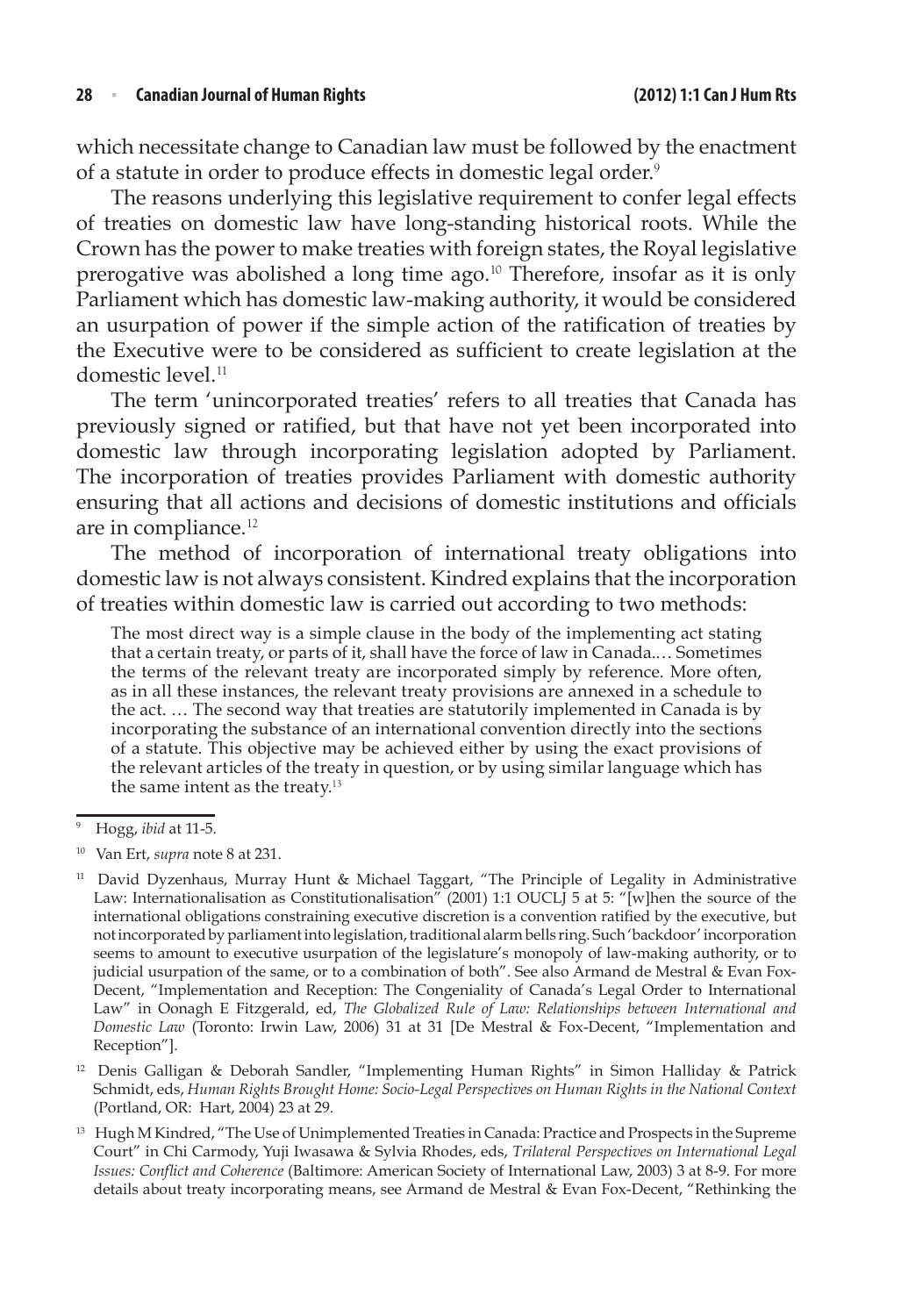Despite the fact that Canada is supposed to ratify international treaties, after taking necessary measures to ensure the enforcement of its obligations in domestic law, this has not always been the case.<sup>14</sup> Furthermore, not all treaties need to be incorporated via the legislative branch. For example, as Kindred points out, "a whole class of treaties concerning inter-state relations can simply be executed by the government of Canada pursuant to its powers under the Constitution to conduct foreign affairs. These kinds of treaties … are of no concern to internal Canadian law."<sup>15</sup>

Given the structure of the Canadian federal system, the process of incorporating treaties is somewhat complicated. While it may appear straightforward for the executive branch of the government to initiate the enactment of a statute incorporating treaties, the process is more complicated in cases in which international treaties encroach on a subject matter that falls, in part or in whole, within provincial jurisdiction. It was held in the *Labour Conventions Case*that, where the subject matter of a treaty is outside the federal government's jurisdiction, legislative assent of provincial legislatures is required. <sup>16</sup> Hence, if a ratified treaty requires the involvement of the provinces in order to be implemented, provincial political reasons may impede the enactment of any new legislation. This is the case particularly where provinces are not involved in the ratification process. $17$ 

The provinces are not, however, the only source of impediment to incorporating legislation. It may well be the case that the federal government considers Canadian legislation to be in compliance with a given treaty and that further enactment of a new incorporating statute would be, practically speaking, unnecessary.<sup>18</sup> Experience has shown that Canada's international human rights treaty obligations can be considered as already implemented

Relationship between International and Domestic Law" (2008) 53:4 McGill LJ 573 at 617-22 [De Mestral & Fox-Decent, "Rethinking the Relationship"]. See also France Houle, "La légitimité constitutionnelle de la réception directe des normes du droit international des droits de la personne en droit interne canadien" (2004) 45:2 C de D 295 at 297-98.

<sup>14</sup> For example, the *Kyoto Protocol to the United Nations Framework Convention on Climate Change*, 11 December 1997, 2303 UNTS 148, 37 ILM 22, was ratified without necessary measures to ensure its full enforcement in domestic law.

<sup>15</sup> Kindred, *supra* note 13 at 7.

<sup>16</sup> *Attorney-General for Canada v Attorney-General for Ontario et al,* [1937] AC 326, [1937] 1 DLR 673 (PC) [*Labour Conventions Case*].

<sup>&</sup>lt;sup>17</sup> Although it is argued that the federal government usually consults the provincial governments to ensure that they are willing to pass the required legislation (See Elisabeth Eid & Hoori Hamboyan, "Implementation by Canada of its International Human Rights Treaty Obligations: Making Sense Out of the Nonsensical" in Fitzgerald, *supra* note 10, 449), there is no assurance that this promise will be systematically kept, especially when prior to the enactment of a required legislation, a provincial government loses elections.

<sup>18</sup> Van Ert, *supra* note 8 at 247-48.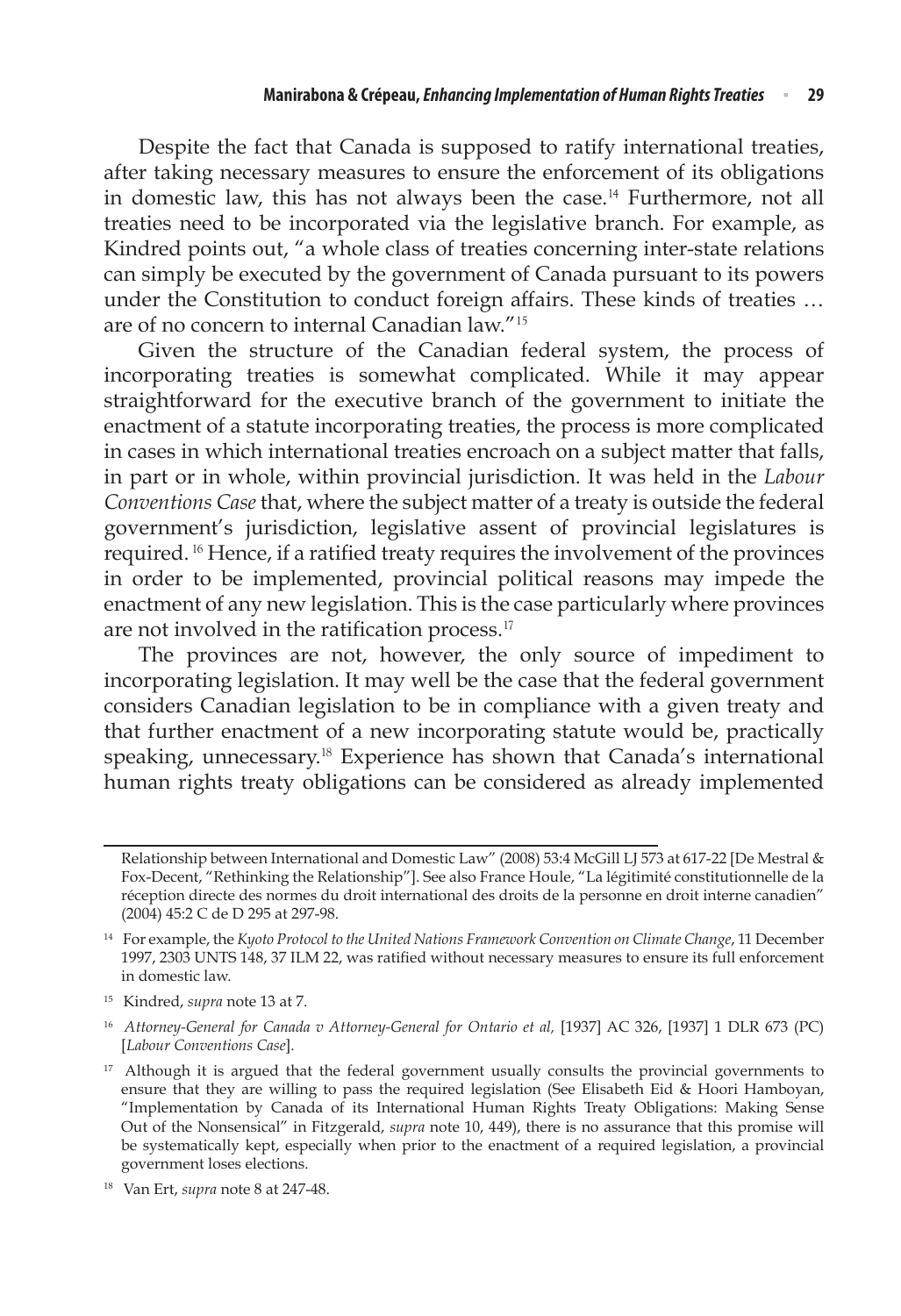through the *Canadian Charter of Rights and Freedoms*<sup>19</sup> as well as through the publicity and educational activities of government agencies. Yet, as noted, in the absence of a specific treaty incorporating legislation, the general trend is that treaties are not legally enforced on a national level. Effectively, this means that no domestic human rights claims may be based on treaties before domestic courts. Only the incorporation of a treaty into domestic law enables private persons to have access to domestic remedies in cases of violation of legal rights which have been created by that treaty.

Although the domestic incorporation of treaties is a requirement, the Supreme Court of Canada has referred to some locally unincorporated human rights treaties from time to time. This has been done by virtue of the Doctrine of Legitimate Expectation,<sup>20</sup> or by considering the values enshrined in them during the process of statutory interpretation.<sup>21</sup> Nevertheless, without an incorporating statute to give legal effect to international treaties within the domestic legal sphere, there is no evidence that Canadian courts are compelled to make their decisions correspond with Canada's international obligations.<sup>22</sup> Notwithstanding some criticisms,<sup>23</sup> a considerable trend in Canadian legal practice takes the position that, although some provisions of a treaty may be encompassed by domestic legislation, that treaty remains unincorporated in the absence of an explicit incorporating statute.

Canada has ratified or acceded to all of the six core international human rights treaties, namely the *International Covenant on Civil and Political Rights*, 24 the *International Covenant on Economic, Social and Cultural Rights*, <sup>25</sup> the *International Convention on the Elimination of All Forms of Racial Discrimination*, 26

<sup>19</sup> Part I of the *Constitution Act, 1982*, being Schedule B to the *Canada Act 1982* (UK), 1982, c 11 [*Charter*].

<sup>20</sup> *Suresh v Canada (Minister of Citizenship and Immigration)*, 2002 SCC 1 at para 119, [2002] 1 SCR 3 [*Suresh*].

<sup>21</sup> *Baker v Canada (Minister of Citizenship and Immigration)*, [1999] 2 SCR 817, 174 DLR (4th) 193 [*Baker* cited to SCR]. In this case, the Supreme Court highlighted the fact that the ratification by Canada of the *Convention on the Rights of the Child*, 20 November 1989, 1577 UNTS 3, Can TS 1992 No 3 (entered into force 2 September 1990), testified to its commitment towards children's protection values enshrined in that convention. See also *R v Sharpe*, 2001 SCC 2, [2001] 1 SCR 45.

<sup>22</sup> See *Ahani v Canada (Attorney General)* (2002), 58 OR (3d) 107, 208 DLR (4th) 66 (CA) [*Ahani* (CA)]; *Ahani v Canada (Minister of Citizenship and Immigration),* 2002 SCC 2, [2002] 1 SCR 72 [*Ahani*]; *Bouzari v Islamic Republic of Iran* (2004), 71 OR (3d) 675, 243 DLR (4th) 406 (CA). See also Stéphane Beaulac, "National Application of International Law: The Statutory Interpretation Perspective" (2003) 41 Can YB Int'l L 225 at 259.

<sup>&</sup>lt;sup>23</sup> Joanna Harrington, "Punting Terrorists, Assassins and Other Undesirables: Canada, the Human Rights Committee and Requests for Interim Measures of Protection" (2003) 48:1 McGill LJ 55 [Harrington, "Punting Terrorists"]; Hugh M Kindred & Phillip M Saunders, eds, *International Law: Chiefly as Interpreted and Applied in Canada*, 7th ed (Toronto: Emond Montgomery, 2006) at 206, 234-36; De Mestral & Fox-Decent, "Rethinking the Relationship", *supra* note 13 at 623-25.

<sup>24</sup> 19 December 1966, 999 UNTS 171, Can TS 1976 No 47 (entered into force 23 March 1976).

 $25$  16 December 1966, 993 UNTS 3, Can TS 1976 No 46 (entered into force 3 January 1976).

<sup>26</sup> 7 March 1966, 660 UNTS 195, Can TS 1970 No 28 (entered into force 4 January 1969).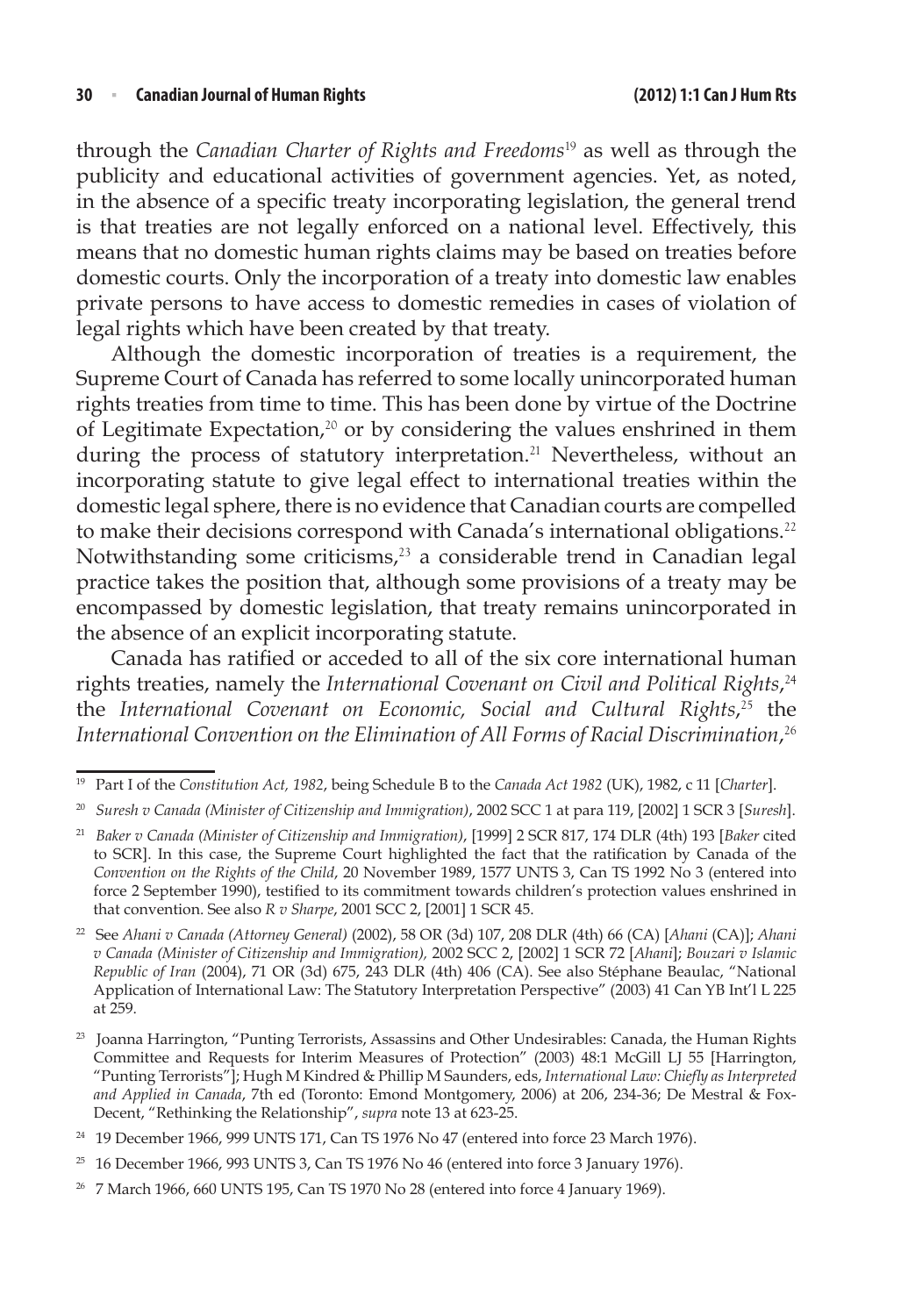the *Convention against Torture and other Cruel, Inhuman or Degrading Treatment or Punishment*, <sup>27</sup> the *Convention on the Rights of the Child*, <sup>28</sup> and the *Convention on the Elimination of All Forms of Discrimination against Women*. <sup>29</sup> None of them have been specifically incorporated into Canadian law.<sup>30</sup> As human rights treaties are designed to grant legal rights to citizens and residents, the absence of domestic legislation giving legal effect to them may result in the denial of justice because no legal claims may be made in reference to them. Furthermore, the lack of local incorporation of human rights treaties may undermine the general status of the rule of law in Canada.

We propose the establishment of a monitoring body which would have as its principle duty the task of overseeing Canada's compliance with all international human rights treaties, including the incorporation of these treaties in Canadian law. At the international level, many human rights treaties and conventions generally create institutional mechanisms to oversee compliance by state parties.<sup>31</sup> For example, Canada may face complaints lodged before international human right bodies where there is a failure to perform its treaty obligations at the domestic level. Canada is subject also to the United Nations Human Rights Council Universal Periodic Review which provides a mechanism for every country to have its human rights record reviewed and critiqued by its peers. However, there is no international process that dictates to sovereign states how to perform their human rights treaty obligations effectively. In addition, the federal government is suspected of proceeding in a hidden manner that leaves civil society organizations unable to contribute adequately to the United Nations review process.<sup>32</sup> As such, this international monitoring mechanism cannot ensure effective compliance with human rights obligations by Canada on a domestic level. Moreover, the Universal Periodic Review is considered to take place in a climate of dissent and division within the Human Rights Council, a body perceived as politically directed and controlled by states with distinct ideological goals and sociopolitical objectives.<sup>33</sup>

 $27$  10 December 1984, 1465 UNTS 85, Can TS 1987 No 36 (entered into force 26 June 1987).

<sup>28</sup> *Supra* note 21.

<sup>29</sup> 18 December 1979, 1249 UNTS 13, Can TS 1982 No 31 (entered into force 3 September 1981).

<sup>30</sup> Christof Heyns & Frans Viljoen, *The Impact of the United Nations Human Rights Treaties on the Domestic Level*, (The Hague: Kluwer Law International, 2002) at 124-25.

<sup>&</sup>lt;sup>31</sup> See Andreas Zimmermann, "Dispute Resolution, Compliance Control and Enforcement in Human Rights Law" in Geir Ulfstein, ed, *Making Treaties Work: Human Rights, Environment and Arms Control* (Cambridge, UK: Cambridge University Press, 2007) 15 at 22-37.

<sup>32</sup> See Foreign Affairs, *Periodic Review*, *infra* note 116.

<sup>&</sup>lt;sup>33</sup> Joanna Harrington, "Canada and the United Nations Human Rights Council: Dissent and Division" (2010) 60 UNBLJ 78.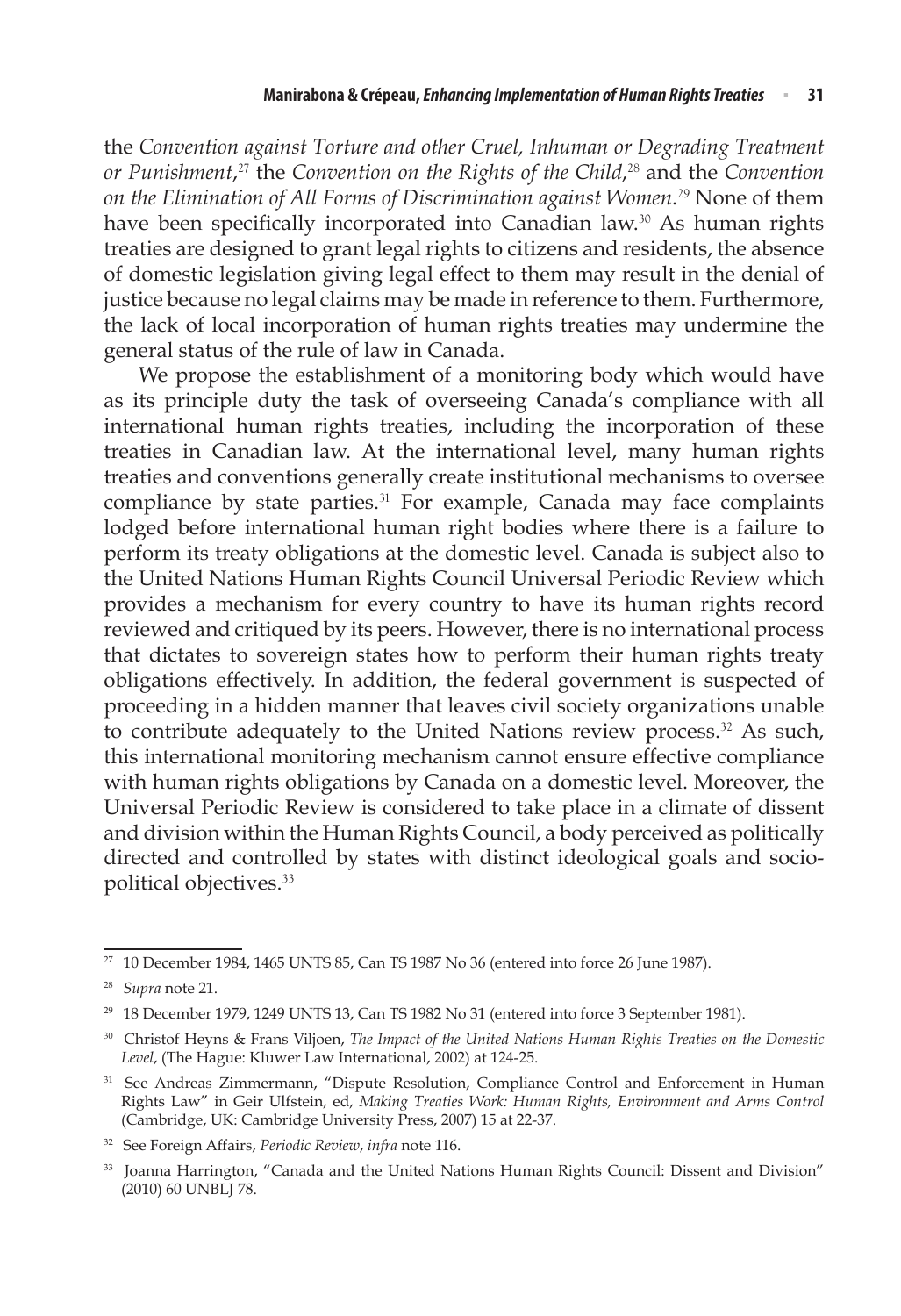#### **32**  <sup>n</sup> **Canadian Journal of Human Rights (2012) 1:1 Can J HumRts**

Assuming that complaints that are made by Canadian citizens and residents are reviewable by those international human rights treaty-monitoring bodies, the cost associated with such an international litigation system may discourage many individuals from resorting to those mechanisms. It is still the case that any decision made by an international human rights treaty-monitoring body may not be enforced on a domestic level.<sup>34</sup> Consequently, there is a pressing need for the creation of such a mechanism at a national level in Canada.

There remains a great deal of uncertainty surrounding the question as to whether or not a given treaty has been incorporated by the Canadian legal system.<sup>35</sup> The purpose of this article is not to examine whether a specific international treaty has or should be incorporated into Canadian domestic law. Instead, this article surveys the issue broadly and advocates for the creation of a monitoring mechanism. This mechanism would be designed to oversee the enforcement process of Canada's obligations under human rights treaties, starting from the stage of ratification and continuing until the enactment of domestic incorporating legislation. The proposed monitoring body would have the necessary power to engage in requisite discussions with the provinces and territories in order to obtain full implementation of human rights treaties where the subject matter of those treaties would have a direct effect on their jurisdiction.

Part I of this article deals with the consequences of unincorporated human rights treaties on Canadian citizens. We argue that Canada's failure to incorporate human rights treaties in domestic law may result in a great cost for its citizens. The absence of incorporating legislation of human rights treaties could deprive Canadian citizens of the right to a remedy. We argue further that no interpretive principle functions to mitigate the possible detrimental effects of leaving a human rights treaty unincorporated. Part II proposes the establishment of a monitoring body to expedite the implementation process of the treaty into domestic law. Specifically, the public body monitoring the implementation of international human rights treaties would include a form of ombudsperson, commissioner for treaty affairs or House of Commons committee.

Given the growing number of current and anticipated unincorporated human rights treaties in Canada, it is clear that Parliament, on its own, cannot adequately handle the domestic incorporation of all aspects of Canada's human rights treaty obligations. We argue that a monitoring mechanism would aid Parliament in fostering effective incorporation of human rights treaties, as

<sup>34</sup> *Ahani* (CA), *supra* note 22 at paras 31-41.

<sup>35</sup> See e.g. Van Ert, *supra* note 8 at 238-50; De Mestral & Fox-Decent, "Rethinking the Relationship", *supra* note 13 at 623; Stephen J Toope, "Inside and Out: The Stories of International Law and Domestic Law" (2001) 50 UNBLJ 11 at 14-17 [Toope, "Inside and Out"].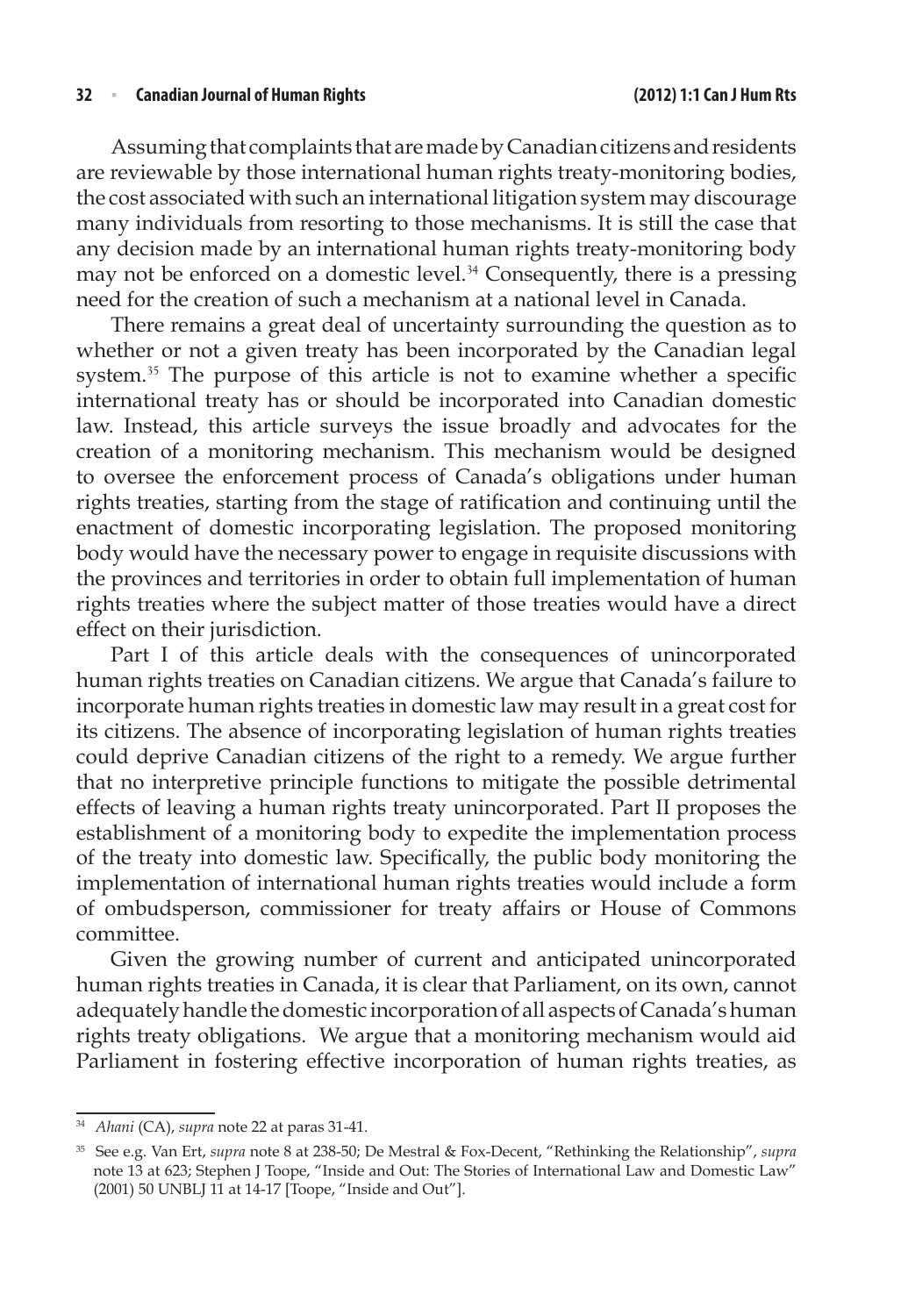well as ensuring that Canadians are aware of their ability to enforce their rights as granted by the ratification of human rights treaties by the Executive.

# **II. Consequences of Unincorporated Human Rights Treaties on Canadian Citizens**

In 1928, the Permanent Court of International Justice (PCIJ) held that even when international agreements do not create direct rights and obligations toward private persons in the domestic sphere, their very object may create some rules providing for individual rights and obligations enforceable by national courts.<sup>36</sup> While the Court of International Justice system that succeeded the PCIJ does not adhere to the doctrine of *stare decisis*, this finding has never been challenged. If the parties to human rights treaties are states bearing an obligation to respect and ensure the fulfilment of various commitments, the objective of many human rights treaties is ultimately to grant rights to individuals. States that are parties to human rights treaties assume obligations to take action domestically so that individuals can benefit from the rights the treaties provide – including the possibility of lodging a claim for a state's failure to fulfil its commitments. International human rights treaties that impose obligations on states to take domestic action can enable individuals to pursue their claims under domestic law.

International treaties cannot, by themselves, have a direct effect on the Canadian legal system unless they are domestically implemented. In the absence of incorporating legislation, those treaties cannot benefit private actors since domestic remedies are unavailable when treaties remain unincorporated. However, in some circumstances, courts have recognized that even though unincorporated treaties may serve as guidance for tribunals tasked with interpreting domestic provisions, in practice this is a highly unpredictable process. The following sections survey these issues in greater detail.

### **A. Unavailability of Domestic Remedies in Cases of Unincorporated Human Rights Treaties**

In the past, international law was applied only to states or international organizations created by states. Since private actors did not have the attributes necessary to participate in the creation of treaties, they would not have been directly affected by the rights and obligations created by them. Private persons were regarded as mere objects of international law. $37$  The rationale was that,

<sup>36</sup> *Jurisdiction of the Courts of Danzig* (1928), PCIJ (Ser B) No 15 at 17-18.

<sup>37</sup> Paul Sieghart, *The International Law of Human Rights* (Oxford, UK: Oxford University Press, 1983) at 16-17; Krzysztof Drzewicki, "The Status of International Human Rights Instruments in Domestic Law"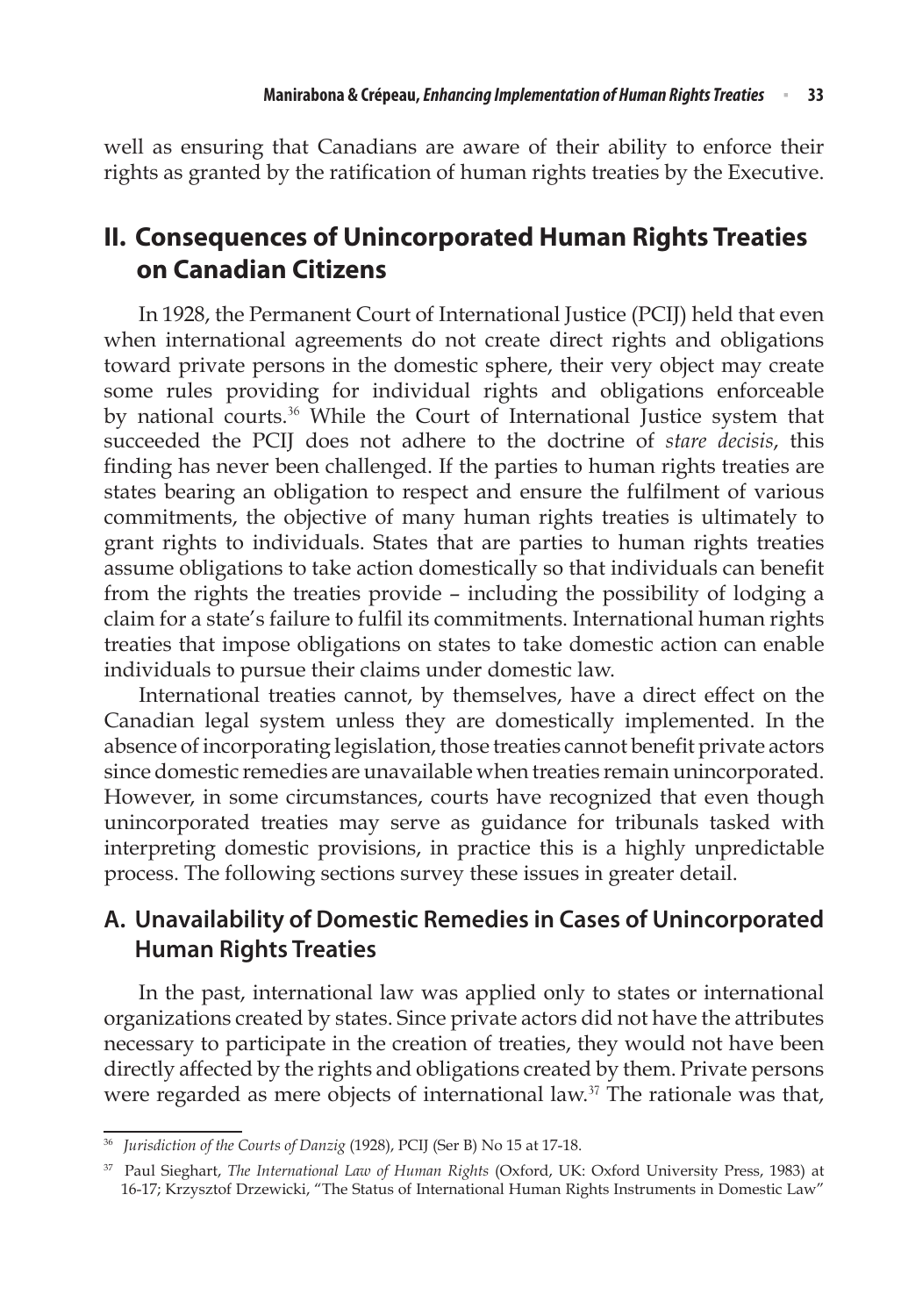insofar as international responsibility is mainly held by states, the individual was not affected by international law, except indirectly through the state.<sup>38</sup>

This view of international law has evolved considerably. Since the end of the 19<sup>th</sup> century, states have realized that maintaining international peace and security requires that, in certain circumstances, private actors be directly subject to international law. By way of example, in order to combat international piracy, states decided to impose international legal duties directly on individual pirates. Pirates were no longer considered 'objects' of international law, and states were authorized to capture them and hold them legally responsible for the crimes they committed.<sup>39</sup>

In addition, the international community recognized that private actors' rights also were worthy of strong protection under international law. In order to avoid the repetition of heinous crimes, such as those that occurred before and during the Second World War, international instruments were drafted to acknowledge that individuals were subjects of internationally protected rights.<sup>40</sup> By way of example, the *Charter of the United Nations* states that:

With a view to the creation of conditions of stability and well-being which are necessary for peaceful and friendly relations among nations based on respect for the principle of equal rights and self-determination of peoples, the United Nations shall promote:

…

c. universal respect for, and observance of, human rights and fundamental freedoms for all without distinction as to race, sex, language, or religion.<sup>41</sup>

While international law had, at first, been concerned only with the violation of foreigners' rights, international protection has been extended subsequently to nationals suffering from domestic mistreatments.<sup>42</sup> Many international treaties are comprised of chapters aimed at directly providing certain rights to private persons with a particular emphasis on human rights.<sup>43</sup> As Slaughter

in Allan Rosas, ed, *International Human Rights Norms in Domestic Law: Finnish and Polish Perspectives* (Helsinki: Finnish Lawyers', 1990) 1 at 4.

Julie Cassidy, "Emergence of the Individual as an International Juristic Entity: Enforcement of International Human Rights" (2004) 9:9 Deakin L Rev 533 at 539.

<sup>39</sup> *Ibid* at 551.

*Ibid* at 554.

<sup>41</sup> *Charter of the United Nations*, 26 June 1945, Can TS 1945 No 7, art 55(c).

<sup>42</sup> Louis B Sohn, "The New International Law: Protection of the Rights of Individuals Rather Than States" (1982) 32:1 Am U L Rev 1 at 4-5.

<sup>&</sup>lt;sup>43</sup> Many treaties recognize the right of private persons to access international or national tribunals in order to hold a state or its agents liable for violations of international obligations. See e.g. *International Covenant on Civil and Political Rights, supra* note 24, art 2(3); Anne-Marie Slaughter & William Burke-White, "An International Constitutional Moment" (2002) 43:1 Harv Int'l LJ 1 at 14; Sangeeta Shah, "Seeking Remedies for Violations of International Humanitarian Law: *Markovic v Italy*" (2007) 7:2 Hum Rts L Rev 412; Sital Kalantry, "The Intent-to-Benefit: Individually Enforceable Rights Under International Treaties" (2008)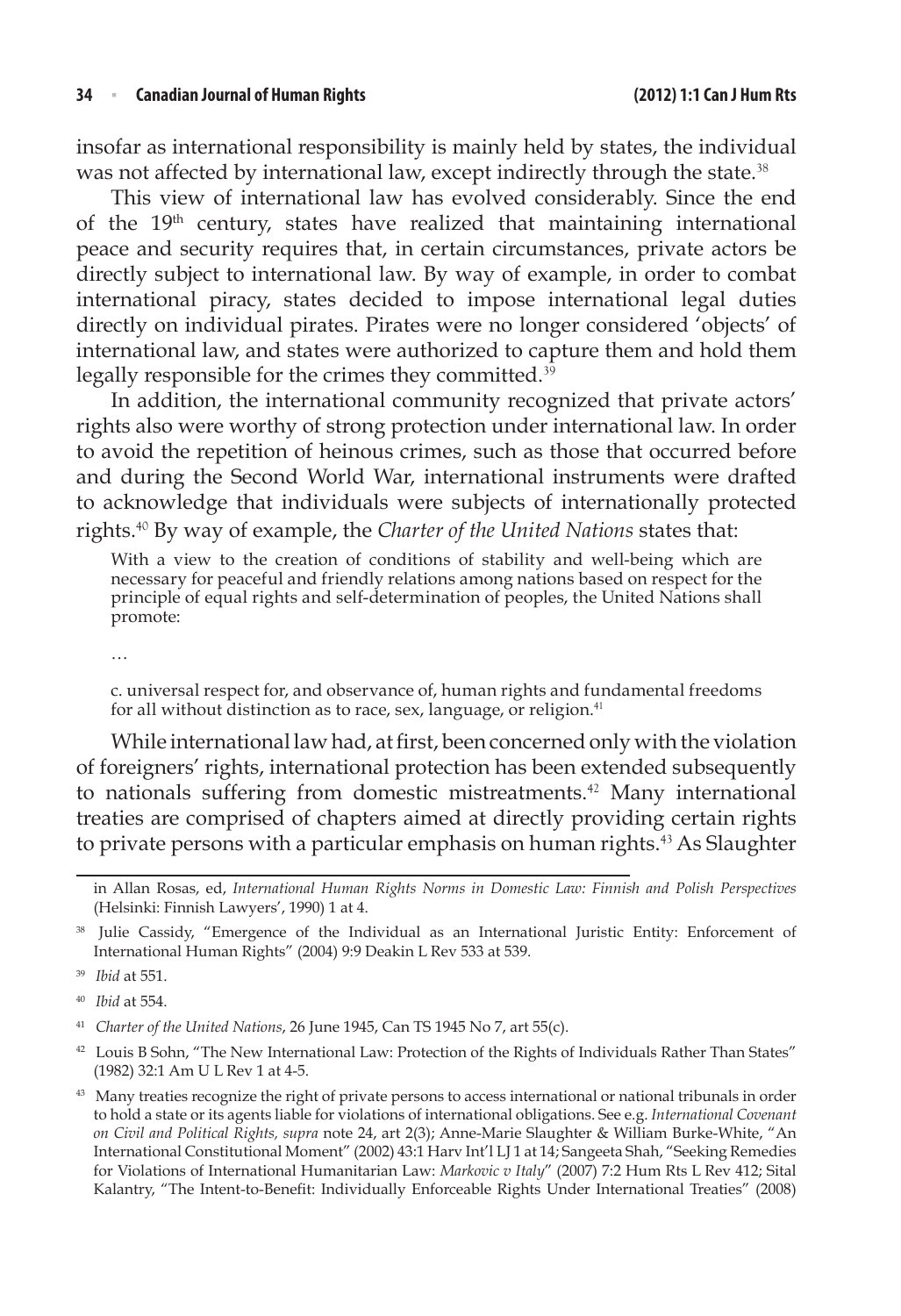and Burke-White rightly point out, international law is now replacing the principle of "territorial boundaries inviolability" with the principle of "civilian inviolability".<sup>44</sup>

To enforce human rights at the international level, many states have created tribunals that function to provide aggrieved individuals an opportunity to obtain redress for injuries suffered following a breach of international obligations by a state.<sup>45</sup> This is true for states in Europe, America, Africa, and Asia. In addition to the tribunals created by individual states, the monitoring of core UN international human rights treaties is performed by special committees. The committees are comprised of independent experts and created in accordance with the provisions of the treaty that they monitor.<sup>46</sup>

Insofarasprivateactors'remediesareprovidedforeitherattheinternational level or at the domestic level, $47$  many claims for violations of international treaties are likely to be brought before domestic tribunals. A great number of persons should be benefiting from access to domestic courts as granted to them pursuant to the rights enshrined in international human rights treaties. Domestic courts are the most competent bodies at enforcing an individual's rights under international treaties. However, as already discussed, without the intervention of the legislative branch of government, which is regarded as the sole legitimate lawmaker at the domestic level, international treaties cannot have direct legal effect in Canada. Unfortunately, the enactment process of new legislation designed to incorporate international treaties into domestic law often has been unsatisfactory when it comes to human rights matters. The official justification for this is that Canadian law provides at least as much protection as international human rights treaties.<sup>48</sup> The *Charter*, as well as federal and provincial human rights statutes, are deemed to implement fully Canada's international human rights obligations. Nevertheless, according to Almeida and Porret, this is not exactly true, especially in the case of economic, social, and cultural rights, as well as in matters relating to discrimination.<sup>49</sup>

<sup>49</sup> Iris Almeida & Marc Porret, *Renewing Canada's Commitment to Human Rights: Strategic Actions for at Home and Abroad* (Montreal: Rights & Democracy, 2004), online: Rights & Democracy, <http://www.dd-rd.ca/

<sup>44:1</sup> Stan J Int'l L 63; Sangeeta Shah, "From Westminster to Strasbourg: *A and Others v United Kingdom*" (2009) 9:3 Hum Rts L Rev 473.

<sup>44</sup> Slaughter & Burke-White, *ibid* at 13-14.

<sup>45</sup> Oscar Schachter, *International Law in Theory and Practice* (Boston: Kluwer Law International, 1995) at 239.

<sup>46</sup> For a list of the committees, see Office of the United Nations High Commissioner for Human Rights, "Human Rights Treaty Bodies: Monitoring the Core International Human Rights Treaties", online: OHCHR <http://www2.ohchr.org>.

<sup>47</sup> See e.g. Rebecca J Cook, "State Responsibility for Violations of Women's Human Rights" (1994) 7 Harv Hum Rts J 125 at 169; M Cherif Bassiouni, "International Recognition of Victims' Rights" (2006) 6:2 Hum Rts L Rev 203.

<sup>48</sup> See e.g. *Reference re Public Service Employee Relations Act (Alta),* [1987] 1 SCR 313, 38 DLR (4th) 161; *Slaight Communications Inc v Davidson*, [1989] 1 SCR 1038, 59 DLR (4th) 416.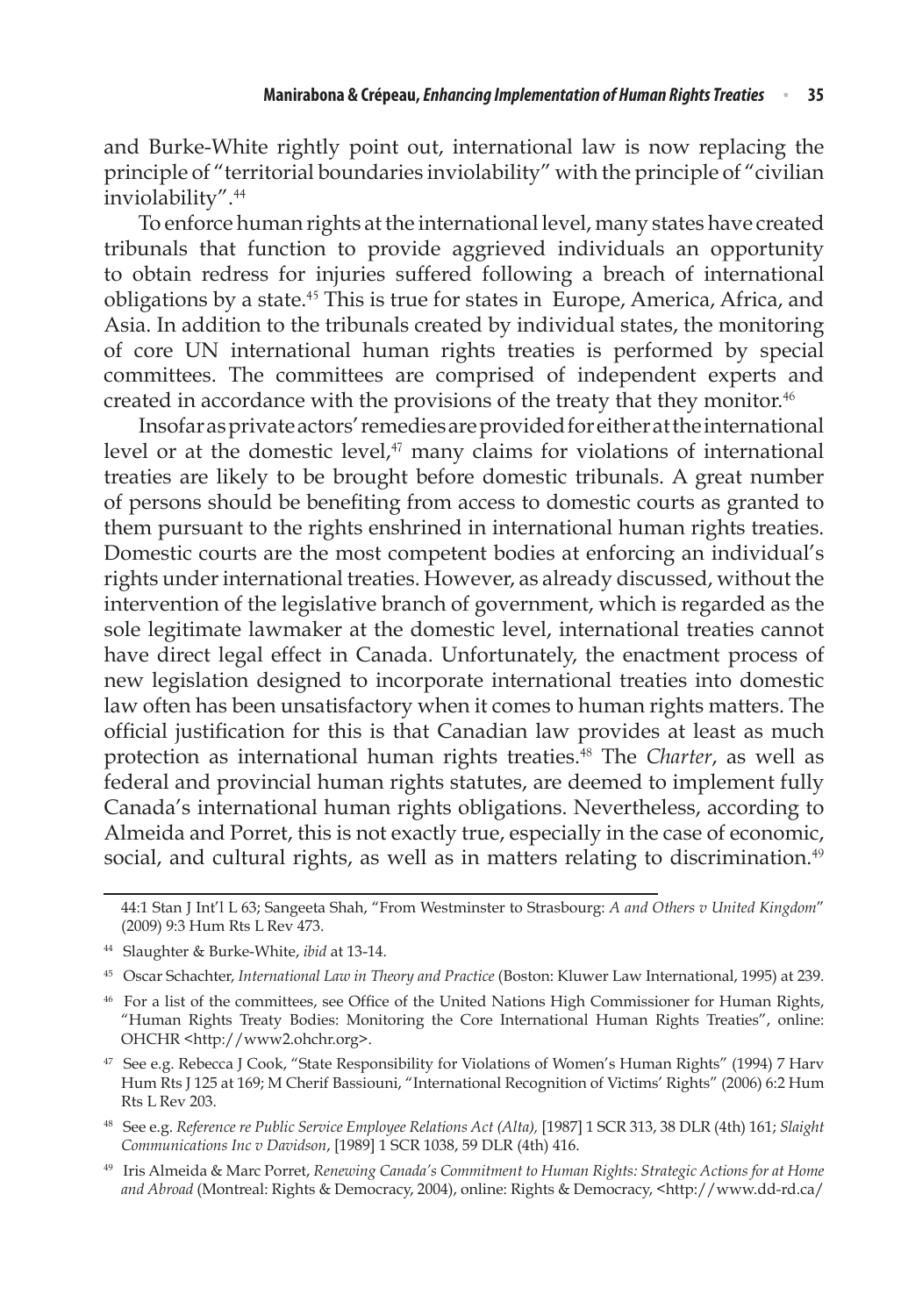#### **36**  <sup>n</sup> **Canadian Journal of Human Rights (2012) 1:1 Can J HumRts**

While one may argue that the economic, social and cultural rights found in the *International Covenant on Economic, Social and Cultural Rights<sup>50</sup> are subject,* by the very terms of the treaty, to the availability of resources, the precarious living conditions of some Canadians demonstrate bad faith on the part of the government.<sup>51</sup>

When legal practitioners try to ground claims on unimplemented human rights treaties, the courts are unwilling to give credence to these claims, citing the non-incorporation of those treaties on a domestic level.<sup>52</sup> As a result, without an explicit act of a legislature designed to implement international treaties, Canadians cannot benefit from the remedies that they provide.<sup>53</sup> This appears to be contrary to the requirements of the principle of the rule of law as it implies, among other things, subjection to known legal rules as well as executive accountability to legal authority.<sup>54</sup>

Some international treaties may yet grant protections or benefits to private actors in Canada, notwithstanding their lack of incorporation into domestic law. Whether or not this occurs depends on certain considerations, perhaps the most important of which is the process of statutory interpretation conducted

site/\_PDF/publications/intHRadvocacy/canadaCommitment.pdf> ("[w]hile Canadian human right law exceeds international standards for some rights, this is not always the case. … The Government of Canada has not consistently translated its international obligations into domestic law. … [D]iscrepancies exist in terms of the scope and substance of actual human rights and in the remedies that are made available in instances of violations of these rights. This is especially true for economic, social and cultural rights, but also for civil rights such as the prohibition of discrimination based on social origin and the right to privacy" at 40-41).

<sup>50</sup> *Supra* note 25.

<sup>51</sup> David R Boyd, "No Taps, No Toilets: First Nations and the Constitutional Right to Water in Canada" (2011) 57:1 McGill LJ 81.

<sup>52</sup> *Baker*, *supra* note 21 at paras 69, 79; *Suresh*, *supra* note 20 at para 60. However, it is important to note that some authors rightly suggested the opposite approach arguing that even though there is no specific legislative transformation, if "Canadian law is in conformity with a treaty due to prior statutory, common law, or even administrative policy," the treaty should be considered as "implemented for the purposes of domestic law": Jutta Brunnée & Stephen J Toope, "A Hesitant Embrace: *Baker* and the Application of International Law by Canadian Courts" in David Dyzenhaus, ed, *The Unity of Public Law* (Portland, OR: Hart, 2004) 357 at 363. See also Elizabeth Brandon, "Does International Law Mean Anything in Canadian Courts?" (2001) 11 JELP 399 at 401-07. For the contrary argument, see Beaulac, *supra* note 22 at 245-48.

<sup>53</sup> Almeida & Porret, *supra* note 49 ("[a] significant objective of international human rights is the genuine and practical implementation of the commitments of States to all human beings. Canadians tend to benefit on paper from a relatively high degree of protection of human rights due to ratification of international human rights instruments and the Canadian Charter of Rights and Freedom and the federal and provincials human rights laws. What is lacking, however, is the requisite domestic framework that would allow Canadians to realize their rights and give them effective and accessible remedies if and when their rights are violated.… [M]any international human rights treaties ratified by Canada do not benefit from implementing legislation. As a consequence, Canadians cannot request their courts to compel the Canadian governments (federal, provincial and territorial) to comply with their international obligations" at 39-40).

<sup>54</sup> *Reference re Manitoba Language Rights*, [1985] 1 SCR 721 at 749-50, 19 DLR (4th) 1. See also *Re Resolution to amend the Constitution*, [1981] 1 SCR 753 at 805-06, 125 DLR (3d) 1.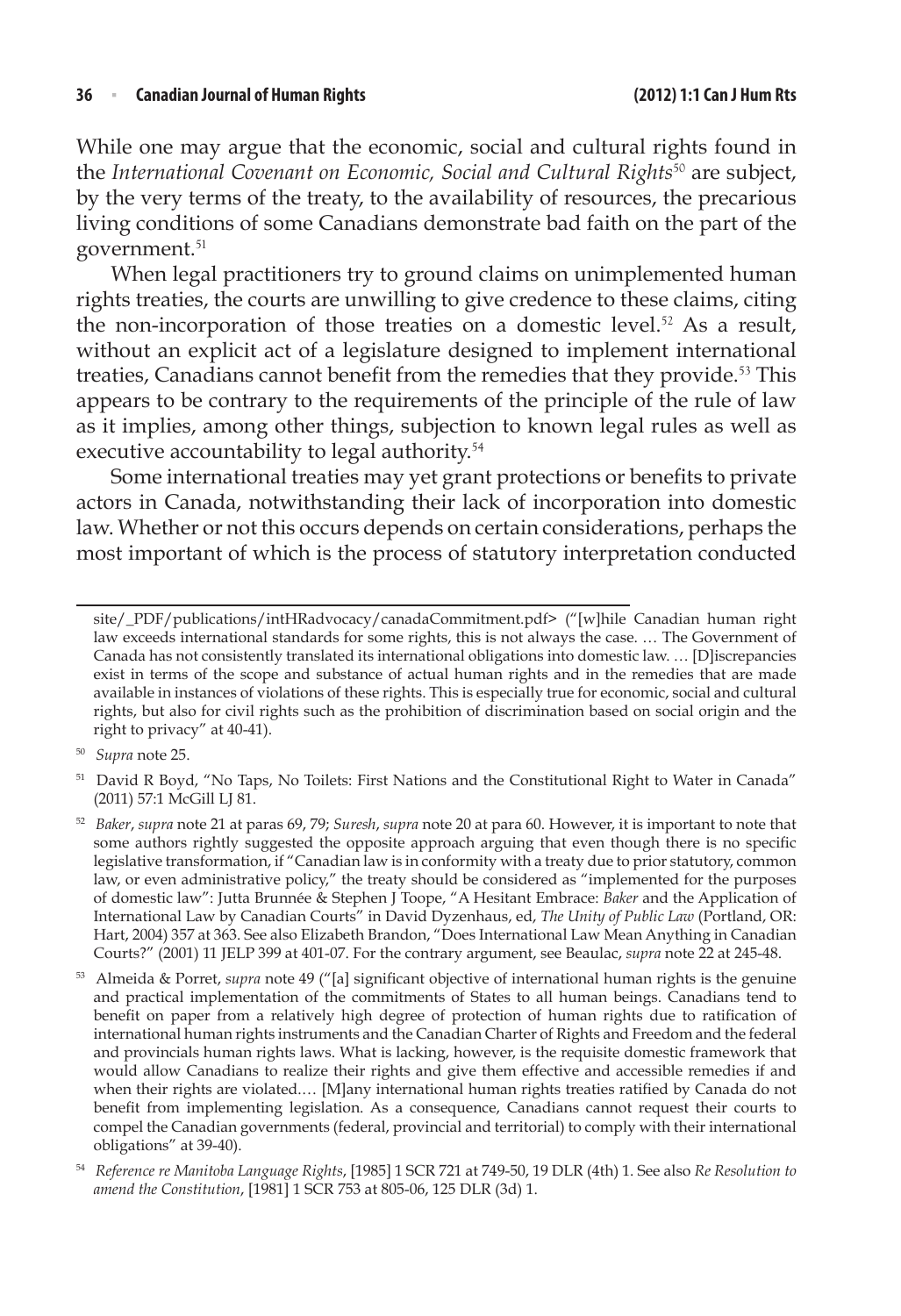by Canadian courts. Many recent cases however, have demonstrated that this process yields inconsistent and unpredictable results.

### **B. The Lack of Predictable Significance of Unincorporated Treaties During the Process of Statutory Interpretation**

The dualist idea that a treaty must be incorporated by an act of Parliament in order to be introduced into Canadian law is largely accepted in the Canadian legal community.<sup>55</sup> However, there is no consensus, either in judicial practice or among scholars, about the real role and effect of unincorporated treaties during the process of statutory interpretation. Many recognize the relevance of the long-standing judicial rule of the Doctrine of the Presumption of Conformity. Simply put, the rule holds that Canadian domestic law should be construed to conform to Canada's international obligations. Those obligations may stem from either incorporated or unincorporated treaties. The real significance of this judicial rule in Canadian courts has been subject to various levels of appreciation and interpretation.<sup>56</sup>

The evolution of the Doctrine of the Presumption of Conformity in the Canadian judicial process can be divided into three stages. The first stage encompasses the time before the Supreme Court's decision in *Baker.*<sup>57</sup> During this period, the principle requiring that Canadian law be interpreted in conformity with Canada's international obligations was not largely contested, even though it was not uniformly applied.<sup>58</sup> The second stage began with *Baker*. Rather than elaborating and explaining the real scope of the Presumption of Conformity rule, *Baker* created confusion. The third stage developed in the post-*Baker* period as further case law developed. Even now, there is uncertainty surrounding the exact importance and function of the Doctrine of the Presumption of Conformity in Canadian law.

### *i. The Doctrine of the Presumption of Conformity in the Pre-Baker Era*

The Canadian roots of the Doctrine of Presumption of Conformity can be traced back to the *Arrow River* case of 1931.<sup>59</sup> Although the Ontario Court of Appeal was dealing with an international treaty that was not domestically incorporated in this case, the court construed a provision of domestic legislation

<sup>55</sup> See *Baker*, *supra* note 21 at paras 69, 79; *Suresh*, *supra* note 20 at para 60.

<sup>56</sup> Toope, "Inside and Out", *supra* note 35.

<sup>57</sup> *Baker*, *supra* note 21 at paras 69, 79.

<sup>58</sup> See John H Currie, *Public International Law*, 2d ed (Toronto:Irwin Law, 2008) at 254-55 [Currie,*International Law*].

<sup>59</sup> *Re Arrow River & Tributaries Slide & Boom Co*, [1931] 2 DLR 216, 66 OLR 577 (CA) [*Arrow River* cited to DLR].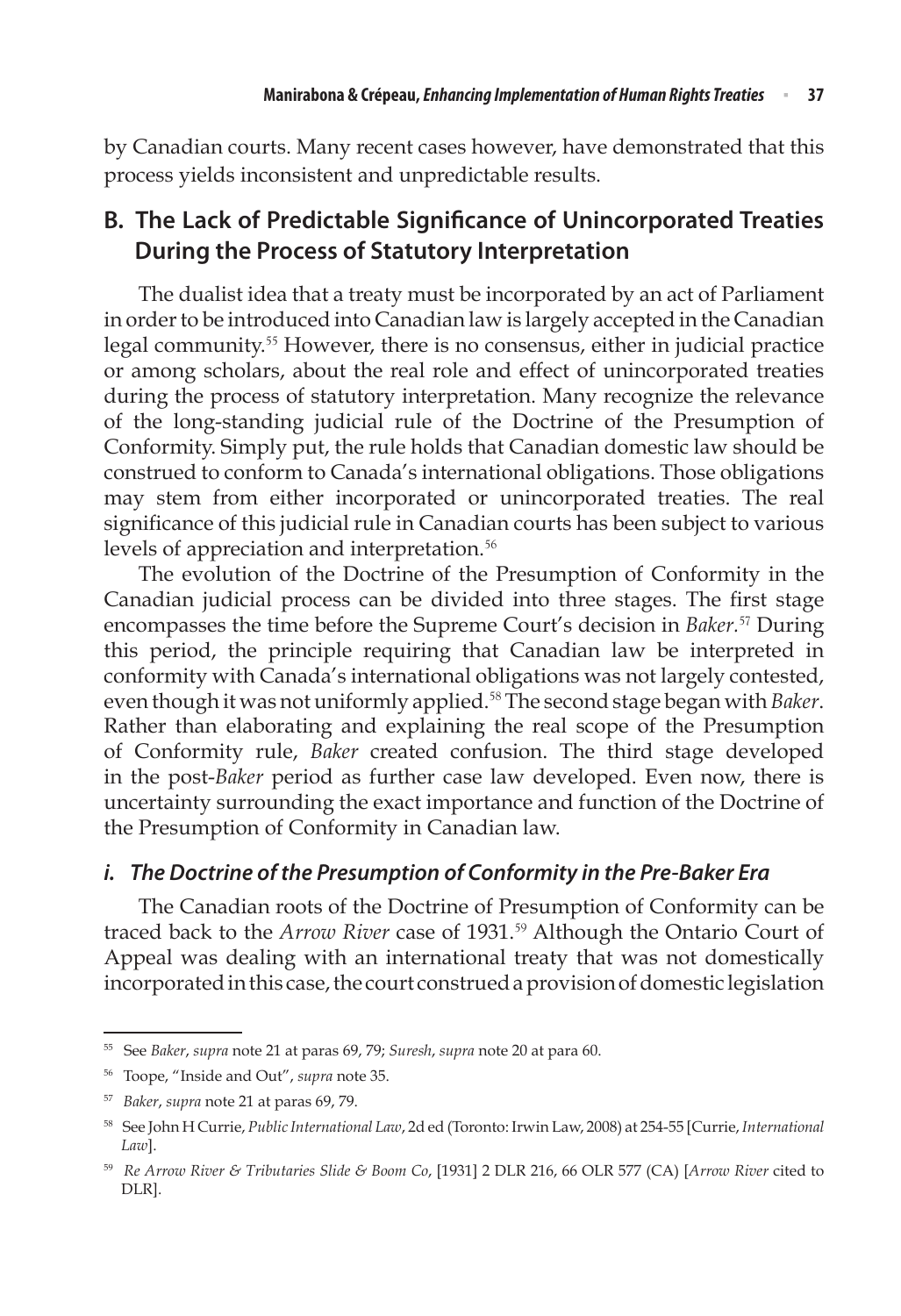in a narrow manner, holding that domestic legislation must be interpreted so as to avoid conflicts with international treaty obligations that are binding on Canada.<sup>60</sup> Even though the ruling was reversed by the Supreme Court of Canada,<sup>61</sup> the decision left a significant mark on the Canadian approach to statutory interpretation. By way of example, in *Daniels v White*,<sup>62</sup> the Supreme Court stated that Parliament is presumed not to legislate in breach of a treaty, or in any manner inconsistent with the comity of nations unless by a clear, unambiguous, and unmistakable intent.<sup>63</sup>

Subsequent cases have inconsistently applied the Doctrine of Presumption of Conformity to instances of domestically incorporated and unincorporated international treaties.<sup>64</sup> In *Zingre*, <sup>65</sup> in accordance with the *Anglo-Swiss Treaty* of 1880, <sup>66</sup> Switzerland asked Canada to allow the investigating judges' commission to take testimony in Canada where crimes were allegedly committed by three Swiss nationals. The appeal before the Supreme Court of Canada sought to challenge the validity of the request. Although the *Anglo-Swiss Treaty* was unincorporated in domestic law, the Court ruled that,

in responding affirmatively to the request which has been made the Court will be recognizing and giving effect to a duty to which Canada is subject, by treaty, under international law. It is common ground that the treaty applies…. The Treaty of 1880 places Canada under a specific obligation to comply with the Swiss request. If Canada denies the Swiss request it will be in breach of its international obligations. By the terms of the Treaty, orders for commission evidence, as requested by the Swiss, are part and parcel of the surrogate criminal proceedings in Switzerland.<sup>67</sup>

In *Ordon Estate v Grail*,<sup>68</sup> the issue concerned a statute which provided for two different limitation periods with respect to claims arising over fatal accidents involving boat collisions. In accordance with an international treaty, the Court dismissed the appeal seeking the application of a shorter limitation period:

In the absence of any valid reason to justify applying a shorter limitation period which would have the effect of barring the plaintiffs' claims, the plaintiffs should have the benefit of the more favourable limitation period.... [A]pplying the one-year limitation period in s. 649 to all fatal accident claims stemming from boating collisions would place Canada in breach of its international treaty obligations. Although

- <sup>62</sup> *Daniels v White and The Queen*, [1968] SCR 517, 2 DLR (3d) 1 [*Daniels v White* cited to SCR].
- <sup>63</sup> *Ibid* at 541, Pigeon J, concurring.
- <sup>64</sup> Currie, *International Law*, s*upra* note 58 at 255.
- <sup>65</sup> *Zingre v The Queen et al*, [1981] 2 SCR 392, 127 DLR (3d) 223 [*Zingre* cited to SCR].
- <sup>66</sup> *Treaty of Extradition*, Switzerland and United Kingdom, 26 November 1880, 71 BFSP 54, cited in *Zingre*, *ibid* at 409 [*Anglo-Swiss Treaty*].

<sup>60</sup> *Ibid* at 217.

<sup>61</sup> *Arrow River & Tributaries Slide & Boom Co Ltd v Pigeon Timber Co Ltd*, [1932] SCR 495, [1932] 2 DLR 250.

<sup>67</sup> *Zingre*, *ibid* at 409-10.

<sup>68</sup> *Ordon Estate v Grail*, [1998] 3 SCR 437, 166 DLR (4th) 193 [cited to SCR].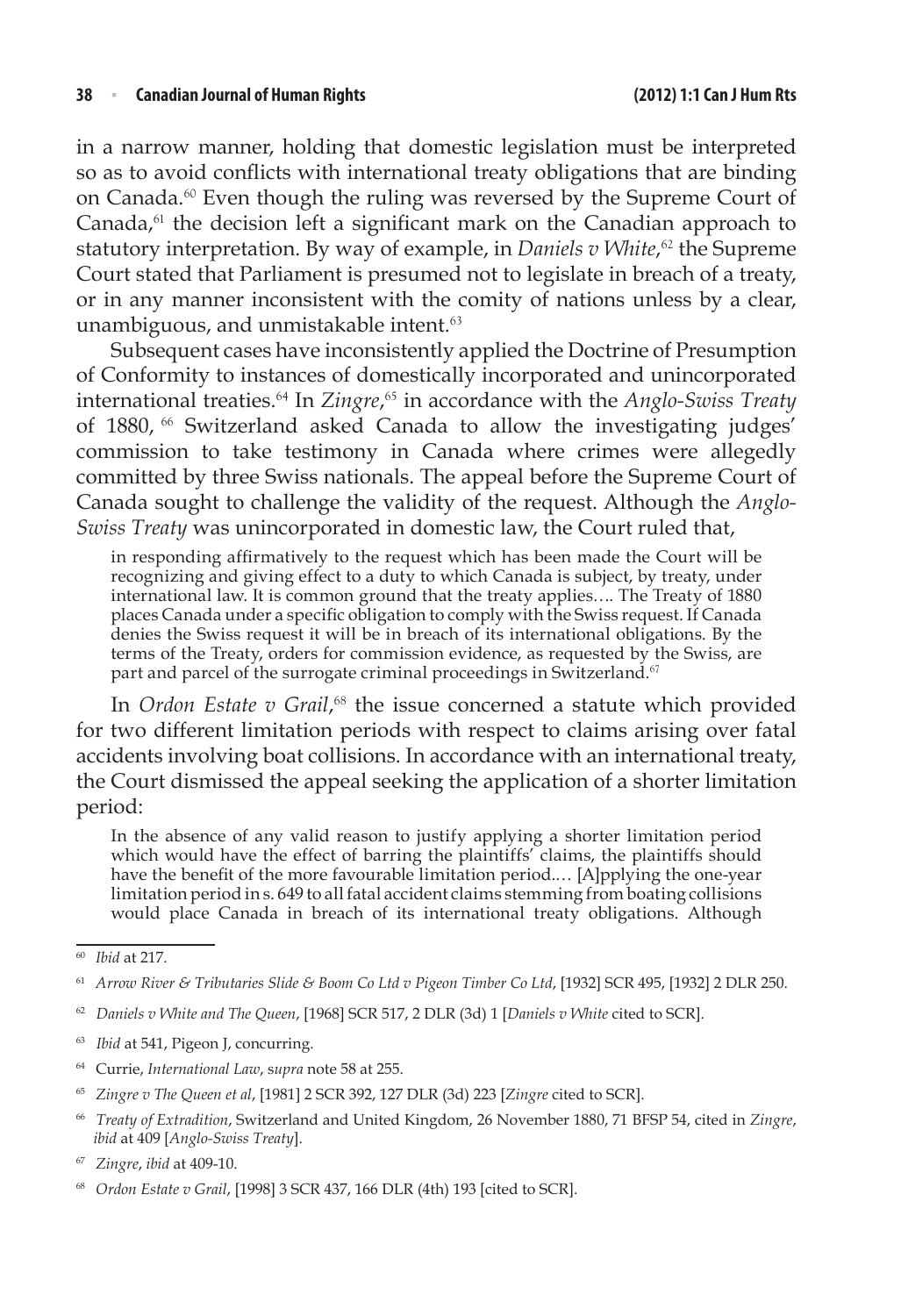international law is not binding upon Parliament or the provincial legislatures, a court must presume that legislation is intended to comply with Canada's obligations under international instruments and as a member of the international community. In choosing among possible interpretations of a statute, the court should avoid interpretations that would put Canada in breach of such obligations....<sup>69</sup>

As already noted, the Doctrine of Presumption of Conformity requires that any interpretation of national law be made in conformity with Canada's international obligations – except in the event of an unequivocal legislative intention to the contrary.<sup>70</sup> The rationale underlying this approach is that "as a matter of law, courts will strive to avoid constructions of domestic law pursuant to which the state would be in violation of its international obligations, unless the wording of the statute clearly compels that result."<sup>71</sup> In deciding between possible interpretations, courts will avoid a construction that would place Canada in breach of its obligations both as a signatory of international treaties, and as a member of the international community.<sup>72</sup>

It has been argued that the rule stemming from the Doctrine of Presumption of Conformity should apply only in cases of incorporated treaties; any other approach would undermine the Canadian dualist system by giving "force and effect within the domestic legal system to international obligations undertaken by the executive alone that have yet to be subject to the democratic will of Parliament."<sup>73</sup> The proponents of this view base their argument on the Court of Appeal ruling in *Salomon*; <sup>74</sup> however, this is a very conservative approach. Another approach is to recognize that since both incorporated and unincorporated treaties are internationally binding on Canada, they both require equal consideration. The reasonable approach would be to treat an incorporated treaty as a source of mandatory domestic legal norms and to apply the Doctrine of Presumption of Conformity to unincorporated treaties;

<sup>69</sup> *Ibid* at paras 136-37 [citations omitted].

<sup>70</sup> *R v Hape*, 2007 SCC 26 at para 53, [2007] 2 SCR 292 [*Hape*]; Brunnée & Toope, *supra* note 52 at 363; René Provost, "Judging in Splendid Isolation" (2008) 56:1 Am J Comp L 125 at 153.

<sup>71</sup> *Hape*, *ibid*.

<sup>72</sup> *Ibid*; Ruth Sullivan, *Sullivan on the Construction of Statutes*, 5th ed (Markham, ON: LexisNexis Canada, 2008) at 539.

<sup>73</sup> *Baker*, *supra* note 21 at para 80, Cory & Iacobucci JJ; See also Currie, *International Law*, *supra* note 58 at 255.

<sup>74</sup> *Salomon v Commissioners of Customs and Excise* (1966), [1967] 2 QB 116 at 143, [1966] 3 All ER 871 (CA) [*Salomon*] ("the treaty, since in English law it is not self-operating, remains irrelevant to any issue in the English courts until Her Majesty's Government has taken steps by way of legislation to fulfil its treaty obligations. Once the Government has legislated…, the court must in the first instance construe the legislation, for that is what the court has to apply. If the terms of the legislation are clear and unambiguous, they must be given effect to, whether or not they carry out Her Majesty's treaty obligations, for the sovereign power of the Queen in Parliament extends to breaking treaties…. But if the terms of the legislation are not clear but are reasonably capable of more than one meaning, the treaty itself becomes relevant, for there is a prima facie presumption that Parliament does not intend to act in breach of international law…" [citations omitted]).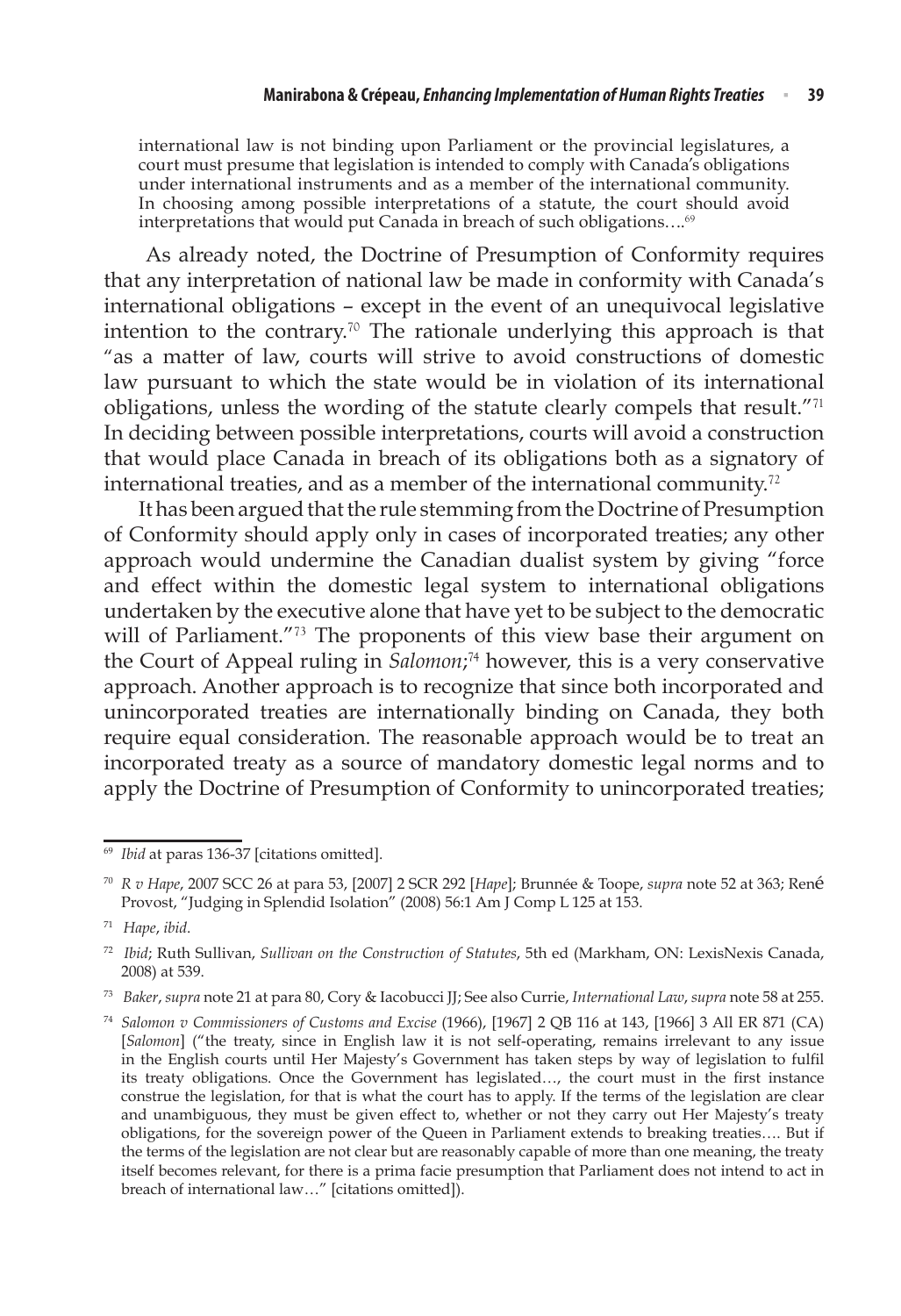the same would apply to other international norms which do not explicitly contradict Canadian domestic law. A legislatively incorporated treaty should even prevail over contrary domestic law because a treaty is usually designed to bring a necessary correction to domestic law.

Some commentators have noted that the Doctrine of Presumption of Conformity is likely to resolve many of the problems related to the relationship between national and international law.<sup>75</sup> Unfortunately, this doctrine has not been uniformly applied by Canadian courts.<sup>76</sup> Moreover, this rule was weakened by *Baker*. 

### *ii. Baker Underminesthe Presumption of Conformity Rule*

Although it has been more than ten years since the Supreme Court of Canada's decision in *Baker*, it remains one of the most discussed decisions by Canadian scholars. *Baker* was an opportunity for the Supreme Court to discuss explicitly the real significance of a human rights treaty which is not incorporated in Canadian law. The Court examined an appeal seeking to overturn an immigration officer's decision relating to a deportation order. The appellant, who had Canadian-born dependent children, grounded her argument on the premise that the best interests of the children should be of prime importance, a principle enshrined in the *Convention on the Rights of the Child.*<sup>77</sup> Ultimately, because the *Convention on the Rights of the Child* had not been incorporated specifically through Canadian domestic legislation, even though it was ratified and mostly implemented in federal and provincial law, the Federal Court of Appeal refused to give effect to the appellant's argument. The Court held that doing so would interfere with the separation of powers between the executive branch and the legislative branch of government. At the outset, the Court acknowledged the long-existing principle that unincorporated treaties have no direct application in Canadian law; however, it added that

the values reflected in international human rights law may help inform the contextual approach to statutory interpretation and judicial review.… The legislature is presumed to respect the values and principles enshrined in international law, both customary and conventional. These constitute a part of the legal context in which legislation is enacted and read. In so far as possible, therefore, interpretations that reflect these values and principles are preferred.… The values and principles of the Convention recognize the importance of being attentive to the rights and best

<sup>75</sup> See e.g. Gibran van Ert, "Using Treaties in Canadian Courts" (2000) 38 Can YB Int'l L 3 at 28; De Mestral & Fox-Decent, "Implementation and Reception", *supra* note 11; De Mestral & Fox-Decent, "Rethinking the Relationship", *supra* note 13 at 598.

<sup>76</sup> See e.g. Stephen J Toope, "Re Reference by the Governor in Council Concerning Certain Questions Relating to the Secession of Quebec from Canada" (1999) 93 Am J Int'l L 519 at 523, n 25.

<sup>77</sup> *Supra* note 21, art 3(1) ("[i]n all actions concerning children, whether undertaken by public or private social welfare institutions, courts of law, administrative authorities or legislative bodies, the best interests of the child shall be a primary consideration").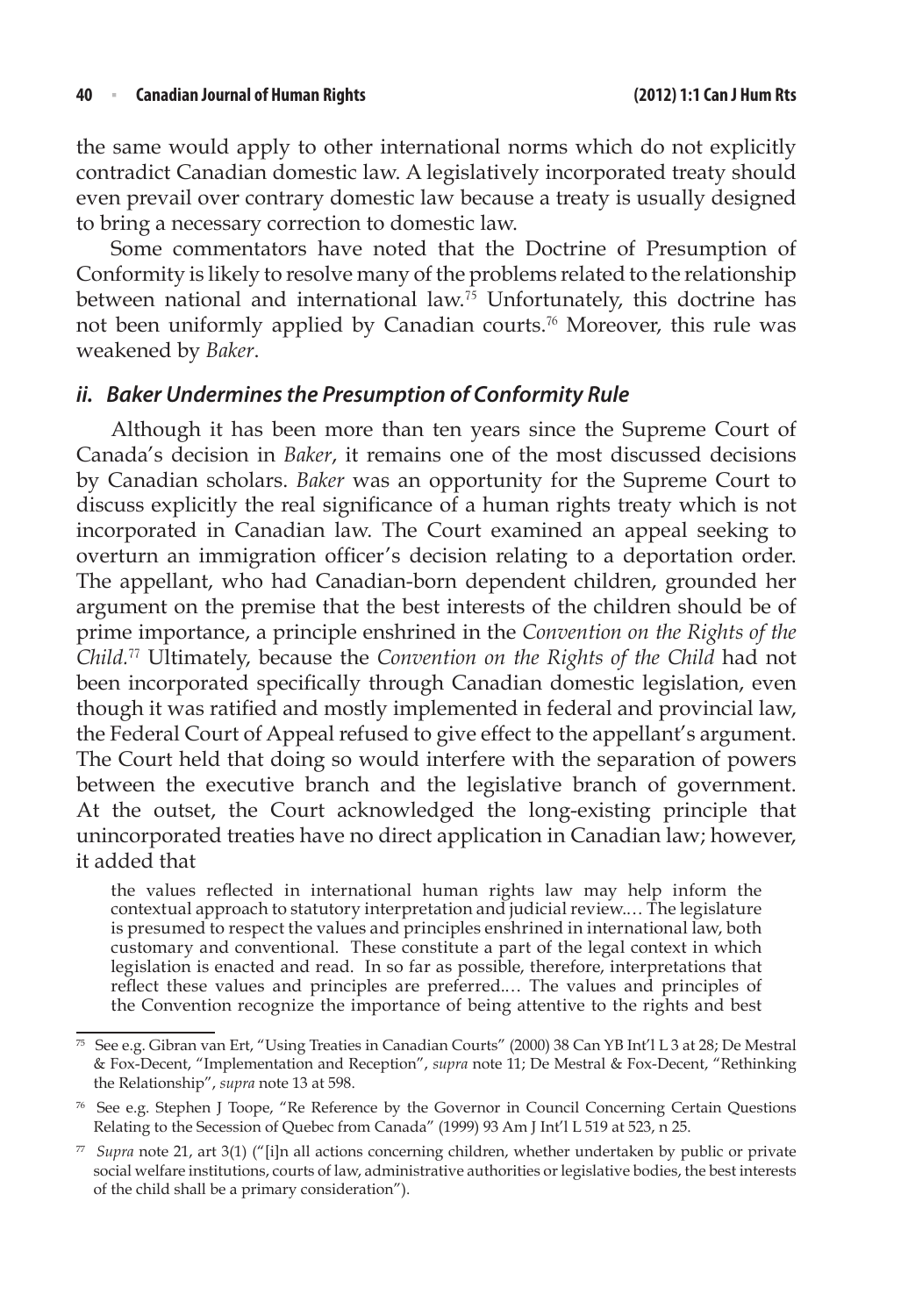#### **Manirabona & Crépeau,***Enhancing Implementation of Human Rights Treaties* <sup>n</sup> **41**

interests of children when decisions are made that relate to and affect their future.<sup>78</sup>

Rather than discussing the conformity of domestic law with international law, the majority in *Baker* referred to respect for "the values and principles" enshrined in international law during the interpretation process of domestic law. Although some scholars interpreted this approach as the equivalent to the application of the Doctrine of Presumption of Conformity,<sup>79</sup> others consider the reasoning as a regrettable underestimation of it. In reality, the Court unnecessarily distinguished between provisions of the law versus values of the law instead of having recognized and allowed recourse to both. By drawing that distinction, the Court "implied that Canada's international obligations, as expressed in the provisions of the [unincorporated] *Convention*, are not covered by the presumption of statutory conformity."<sup>80</sup> Rather than holding that, to the extent possible, statutes should be construed in conformity with Canada's international legal obligations, the Court ruled that international law "may help inform" – which is something less than what is required by the Doctrine of the Presumption of Conformity. In short, the Court treated the *Convention on the Rights of the Child* like a non-binding international norm.<sup>81</sup>

Although it has been said that *Baker* has altered the dualist approach of the Canadian legal system with respect to treaty matters;<sup>82</sup> in practice, the Supreme Court may have been dealing less with treaty law than with customary international law, despite the fact that customary international law was not invoked.<sup>83</sup> To the extent that customary norms are automatically incorporated into domestic law, had the Supreme Court treated the expression "best interests of the child" as one of the components of customary international law, there would have been no need to refer to the Doctrine of Presumption of Conformity.<sup>84</sup> Even if this approach appears convincing, it does not resolve the problem of determining the precise scope of the Doctrine of the Presumption of Conformity that remains surrounded by uncertainty even today.

<sup>78</sup> *Baker*, *supra* note 21 at paras 70-71, citing Ruth Sullivan, *Driedger on the Construction of Statutes*, 3d ed (Toronto: Butterworths Canada, 1994) at 330.

<sup>79</sup> De Mestral & Fox-Decent, "Rethinking the Relationship", *supra* note 13 at 598.

<sup>80</sup> Brunnée & Toope, *supra* note 52 at 371.

<sup>81</sup> *Ibid* at 371-73.

<sup>82</sup> John H Currie, Craig Forcese & Valerie Oosterveld, *International Law: Doctrine, Practice, and Theory* (Toronto: Irwin Law, 2007) at 115.

<sup>83</sup> Provost, *supra* note 70 at 137.

<sup>84</sup> Toope, "Inside and Out", *supra* note 35 at 20; Provost, *ibid*.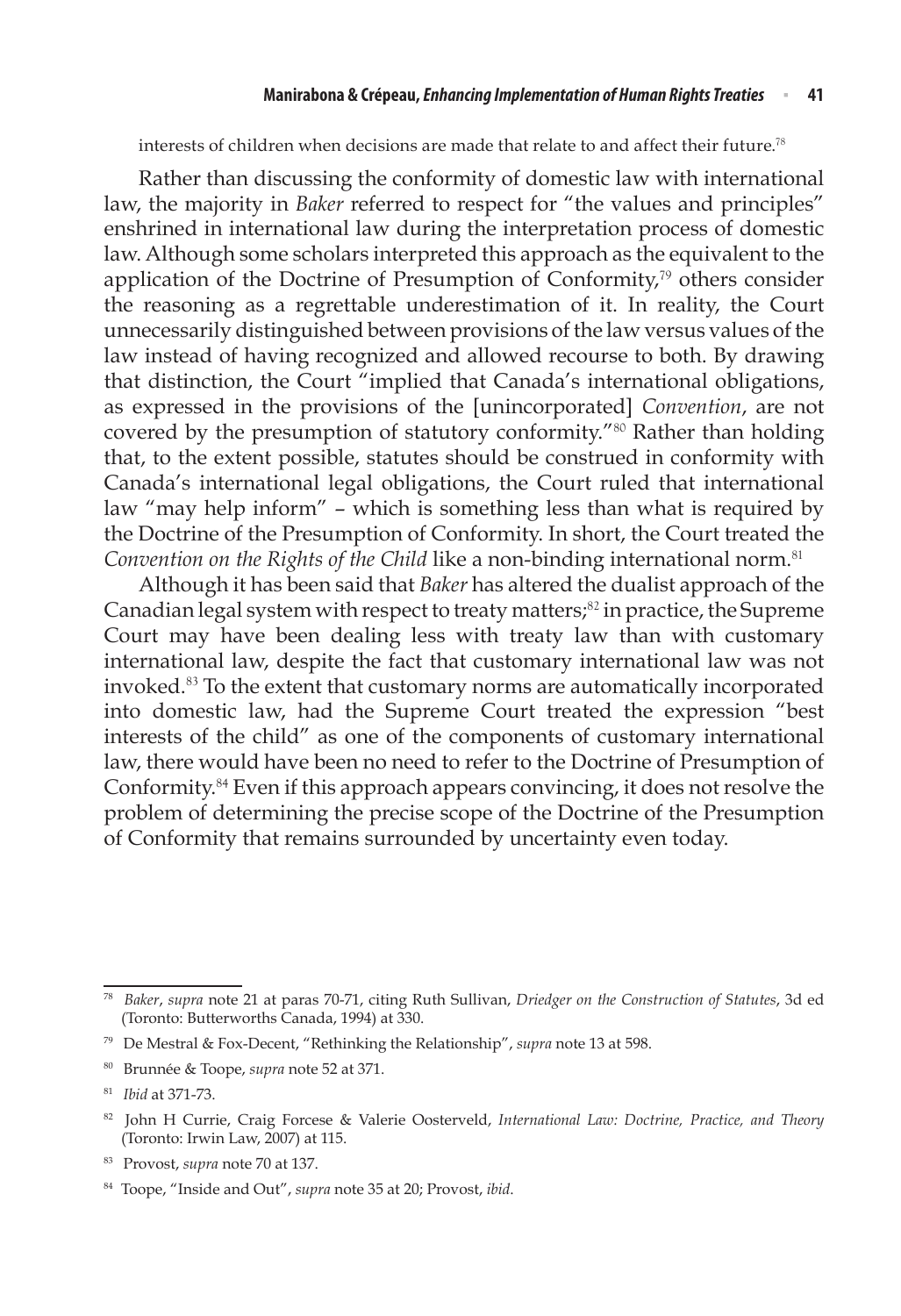### *iii. The Continuing Uncertainty Around the Doctrine of the Presumption of Conformity After Baker*

The *Baker* approach regarding the Doctrine of the Presumption of Conformity has been adopted in a large number of cases handled by the Supreme Court.<sup>85</sup> Accordingly, international norms may merely "help inform the contextual approach to statutory interpretation and judicial review."<sup>86</sup> While the Doctrine of the Presumption of Conformity appears to compel an interpretation consistent with international law, the phrase "may help inform" treats the conformity with international norms simply as an option. *Baker* stands "as an authority for the proposition that the appropriate way to consider international law is now as an element of context and not through a presumption of conformity."<sup>87</sup>

The influence of the Doctrine of Presumption of Conformity was weakened further by subsequent decisions. In *Suresh*, the Supreme Court held that reference to international unincorporated treaties is made as evidence of the principles of fundamental justice "and not as controlling in itself."<sup>88</sup> Although some researchers suggest that recent decisions indicate a return to the pre-*Baker* approach,<sup>89</sup> it seems that "the presumption of conformity with international law does not any longer correspond to the statutory interpretation approach favoured in Canada."<sup>90</sup> Far from returning to the pre-*Baker* approach, the Supreme Court is approaching and analyzing the relationship between domestic and international law without a common and well-defined reasoning methodology. The judiciary has been criticized for approaching the interaction of domestic and international law without a clear and consistent methodology - even though it deals with the issue frequently.<sup>91</sup> For example, in *Hape*, the Supreme Court reiterated that "the legislature is presumed to comply with the values and principles of customary and conventional international law", and that "[t]hose values and principles form part of the context in which statutes are enacted, and courts will therefore prefer a construction that reflects them."<sup>92</sup> In *Health Services and Support*, the

- <sup>87</sup> Beaulac, *supra* note 22 at 259 [citations omitted].
- <sup>88</sup> *Supra* note 20 at para 60.
- <sup>89</sup> Currie, *International Law*, supra note 58 at 258.
- <sup>90</sup> Beaulac, *supra* note 22 at 256.
- <sup>91</sup> De Menstral & Fox-Decent, "Rethinking the Relationship", *supra* note 13.

<sup>85</sup> See e.g. *114957 Canada Ltée (Spraytech, Société d'arrosage) v Hudson (Town),* 2001 SCC 40 at para 30, [2001] 2 SCR 241 [*Spraytech v Hudson*].

<sup>86</sup> *Baker*, *supra* note 21 at para 70, cited in *Spraytech v Hudson*, *ibid* at para 30.

<sup>92</sup> *Supra* note 70 at para 53. See also at para 39: "[a]bsent an express derogation, the courts may look to prohibitive rules of customary international law to aid in the interpretation of Canadian law and the development of the common law."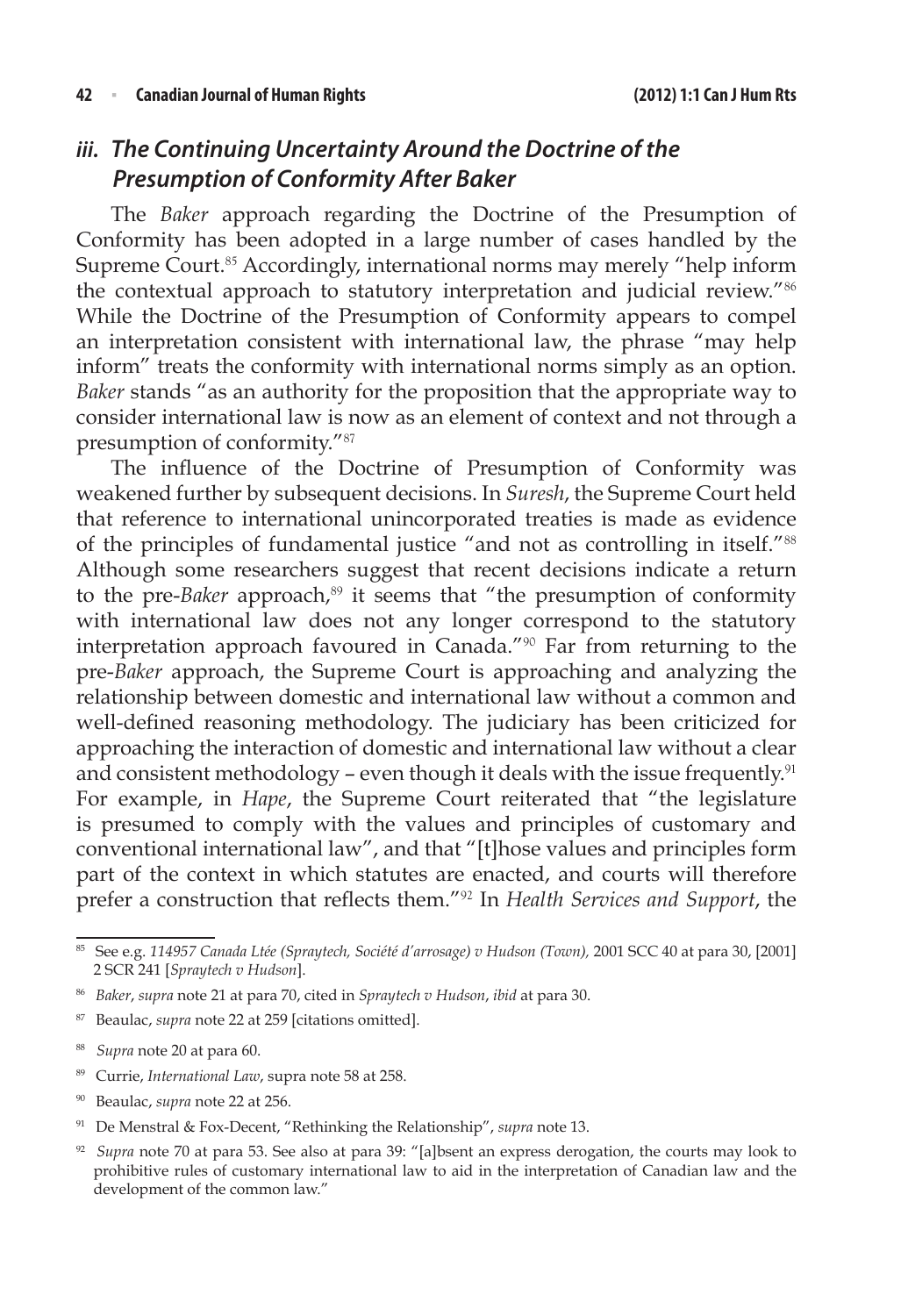Supreme Court held that "Canada's current international law commitments and the current state of international thought on human rights provide a persuasive source for interpreting the scope of the *Charter*."<sup>93</sup>

However, the Supreme Court replaced "obligations under international law", which had been utilized to that point, with "values and principles enshrined in international law". The effect of the change is to suggest that there is no longer an *obligation* to construe domestic law in conformity with Canadian obligations under international law. Any construction that reflects the values and principles of international law seems sufficient. In referring to "reflect", as opposed to "conform", the Court has undoubtedly diminished the significance of the Doctrine of the Presumption of Conformity.

By suggesting that treaty obligations and customary international law constitute a simple guide to the interpretation of Canadian legislation, as in *Hape*, the Court has contradicted its earlier holding in the very same case; the Court has deviated from the concept that customary norms are directly applicable in Canadian law.<sup>94</sup> As Currie stressed, *Hape* generates further uncertainty on the use of international law in Canadian law.<sup>95</sup> Rather than merely guiding the interpretation of domestic law, customary international law ought to be binding in the absence of clear, contrary legislation.

In short, it is clear that the Doctrine of the Presumption of Conformity is applied inconsistently when it comes to determining which unincorporated human rights treaties could be enforced on the domestic level. Even if the Supreme Court had adopted the doctrine without confusion, it still has no direct effect on domestic law.<sup>96</sup> As such, it cannot be said that the Doctrine of the Presumption of Conformity mitigates the principle that unincorporated treaties have no direct application in domestic legal system. Even if ratified international human rights treaties remain domestically unincorporated, they are still binding on Canada on the international stage. Canada's international obligations should be meaningfully and substantially considered at the

<sup>&</sup>lt;sup>93</sup> Health Services and Support - Facilities Subsector Bargaining Assn v British Columbia, 2007 SCC 27 at para 78, [2007] 2 SCR 391 [*Health Services and Support*].

<sup>94</sup> See *Hape*, *supra* note 70 at para 39: "[i]n my view, following the common law tradition, it appears that the doctrine of adoption operates in Canada such that prohibitive rules of customary international law should be incorporated into domestic law in the absence of conflicting legislation. The automatic incorporation of such rules is justified on the basis that international custom, as the law of nations, is also the law of Canada unless, in a valid exercise of its sovereignty, Canada declares that its law is to the contrary. Parliamentary sovereignty dictates that a legislature may violate international law, but that it must do so expressly."

<sup>95</sup> John H Currie, "Weaving a Tangled Web: *Hape* and the Obfuscation of Canadian Reception Law " (2007) 45 Can YB Int'l Law 55.

<sup>96</sup> Currie, *International Law*, *supra* note 58 at 258.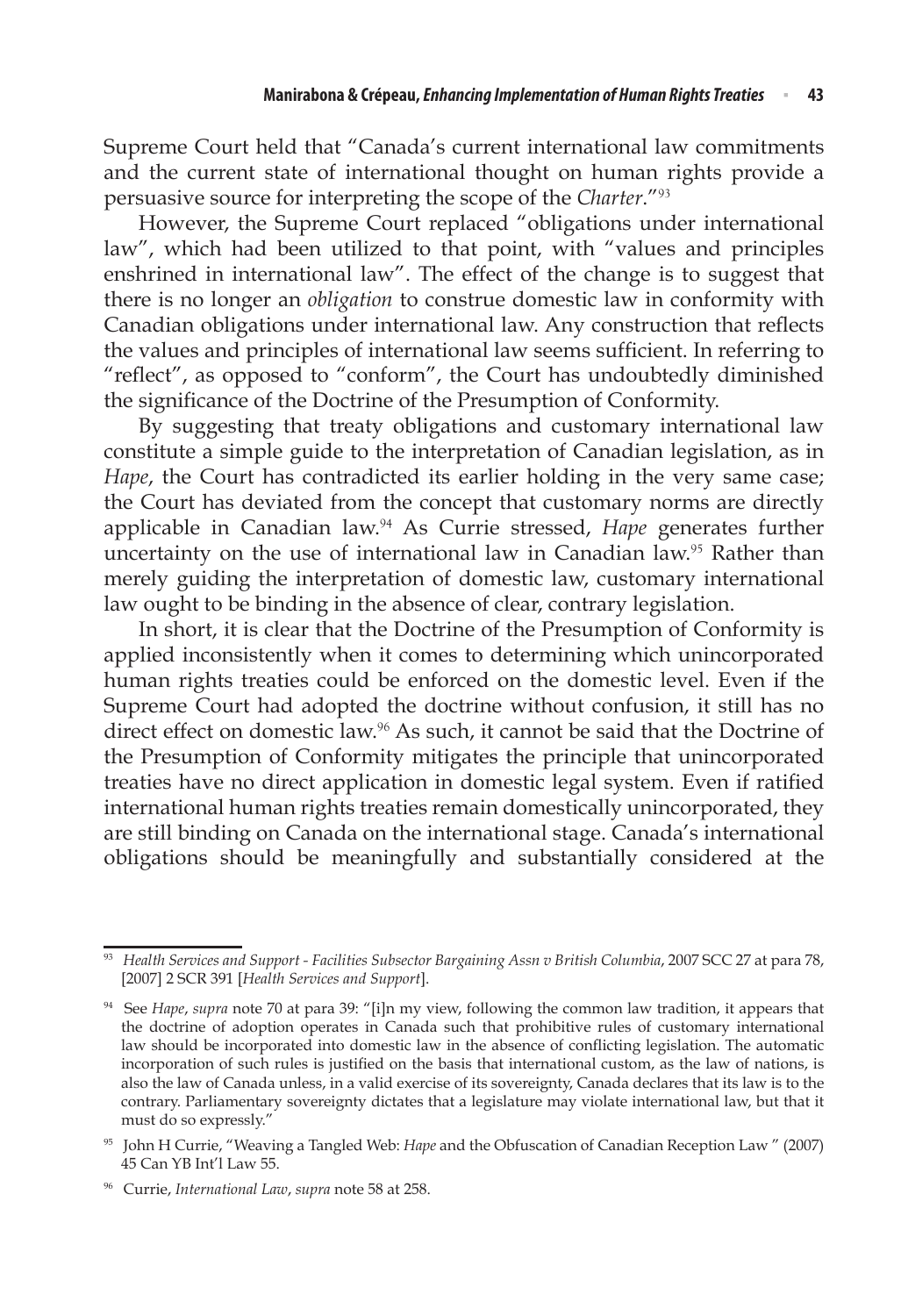domestic level, and not be used simply in a persuasive role as a rule of statutory interpretation.<sup>97</sup>

We now turn to examine whether the Doctrine of Legitimate Expectations can improve the condition and applicability of unincorporated human rights treaties in Canadian law.

### **C. The Limits of Applying the Doctrine of Legitimate Expectations**

The Doctrine of Legitimate Expectation arose from a decision of the High Court of Australia in the *Teoh* case.<sup>98</sup> According to this doctrine, the ratification of a treaty by the executive branch of government creates a legitimate expectation on the part of citizens that executive agencies will honour the international obligations to which it has committed. Being a public and official act, the ratification of a treaty by the executive ought to serve legitimately as legal grounds for citizens wishing to invoke the doctrine, at least at the procedural level.<sup>99</sup> Had the executive branch wished to exempt the domestic law from the obligations which it had undertaken as a result of ratifying an international treaty, it would have informed the concerned citizens about its intention to do so.<sup>100</sup> According to some commentators,

[R]atification signals the intention of the government to be bound by the treaties it ratifies, and … this public display of the government's intention is sufficient to give rise to a legitimate expectation and (therefore) to a presumption that the state intends to respect the obligations of the treaty in its domestic as well as in its international dealings.<sup>101</sup>

In Canada, the Doctrine of Legitimate Expectations has been pleaded by litigants on several occasions. In *Baker*, the Supreme Court made reference to the doctrine, but the majority found that it was not applicable to the case. The Court refused, however, to settle the question of whether or not the doctrine could be applied in other circumstances concerning treaties ratified by Canada.<sup>102</sup> The majority agreed with the Court of Appeal that "the doctrine of legitimate expectations does not mandate a result consistent with the wording of any international instruments …."<sup>103</sup> In general, while this legal doctrine is

<sup>97</sup> See Brunnée & Toope, *supra* note 52 at 374.

<sup>98</sup> *Minister for Immigration and Ethnic Affairs v Teoh* (1995), 183 CLR 273, 128 ALR 353 (HCA) [*Teoh* cited to CLR].

<sup>99</sup> *Baker*, *supra* note 21 at para 26.

<sup>100</sup> *Teoh*, *supra* note 98 at 291.

<sup>101</sup> De Mestral & Fox-Decent, "Implementation and Reception", *supra* note 11 at 41.

<sup>102</sup> *Baker*, *supra* note 21 at para 29.

<sup>103</sup> *Ibid* at para 74.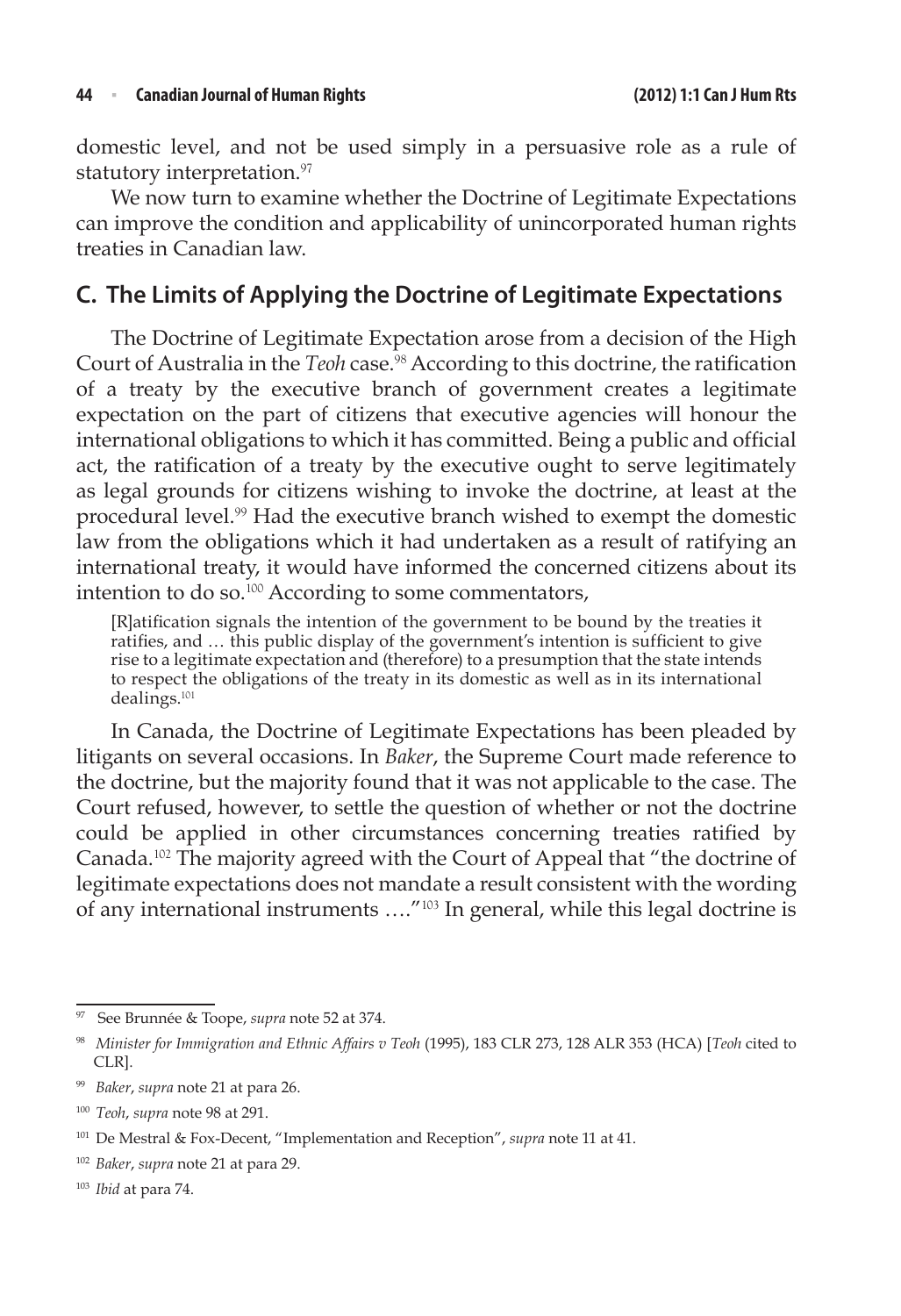substantive in Australia and the United Kingdom, it is only of a procedural nature in Canada.

The Doctrine of Legitimate Expectations has also been indirectly referred to by the Supreme Court in *Suresh.* The Court stressed that

[i]t is only reasonable that the same executive that bound itself to the [*Convention Against Torture*] intends to act in accordance with the CAT's plain meaning. Given Canada's commitment to the CAT, we find that the appellant had the right to procedural safeguards, at the s. 53(1)(b) stage of the proceedings. More particularly, the phrase "substantial grounds" raises a duty to afford an opportunity to demonstrate and defend those grounds.<sup>104</sup>

According to one commentator, this ruling constituted a clear application of the Doctrine of Legitimate Expectations.<sup>105</sup> Whether or not that reading is correct is irrelevant for the purposes of this article. What is important is the doctrine's impact on the judicial process in Canada. The cases following *Suresh* do not support the argument that the Doctrine of Legitimate Expectations may change the effect of unincorporated human rights treaties in Canadian judicial practice. In *Ahani*(CA),<sup>106</sup> for example, while the appellant could have expected to benefit from a suspension of the deportation process until the Human Rights Committee had rendered a decision regarding his request challenging the deportation order issued against him, the Ontario Court of Appeal dismissed the appeal in sharp contradiction to Canada's international obligations under the *International Covenant on Civil and Political Rights*<sup>107</sup> and its *Protocol.*<sup>108</sup> After having held that Canada had never incorporated either the *Covenant on Civil and Political Rights* nor the *Protocol* into domestic law, the Court went on to emphasize that giving effect to Ahani's argument would lead to an "untenable result" by converting a non-binding request "into a binding obligation enforceable in Canada by a Canadian court … ."<sup>109</sup>

Arguably, the decision in *Ahani* (CA) constitutes a narrow view of the implementation process of treaty obligations in domestic law. This led one commentator to argue that Canada was acting in bad faith.<sup>110</sup> This decision completely ignored the fact that the *Charter* was based on international human rights instruments, albeit not expressly purporting to implement these international authorities. As the Court of Appeal has rightly held in other circumstances, one must not presume that Parliament did not implement a

<sup>104</sup> *Supra* note 20 at para 119.

<sup>105</sup> Provost, *supra* note 70 at 160.

<sup>106</sup> *Supra* note 22.

<sup>107</sup> *Supra* note 24.

<sup>&</sup>lt;sup>108</sup> Optional Protocol to the International Covenant on Civil and Political Rights, 16 December 1976, 999 UNTS 171 (entered into force 23 March 1976) [*Protocol*].

<sup>109</sup> *Supra* note 22 at para 33.

<sup>110</sup> See Harrington, "Punting Terrorists", *supra* note 23.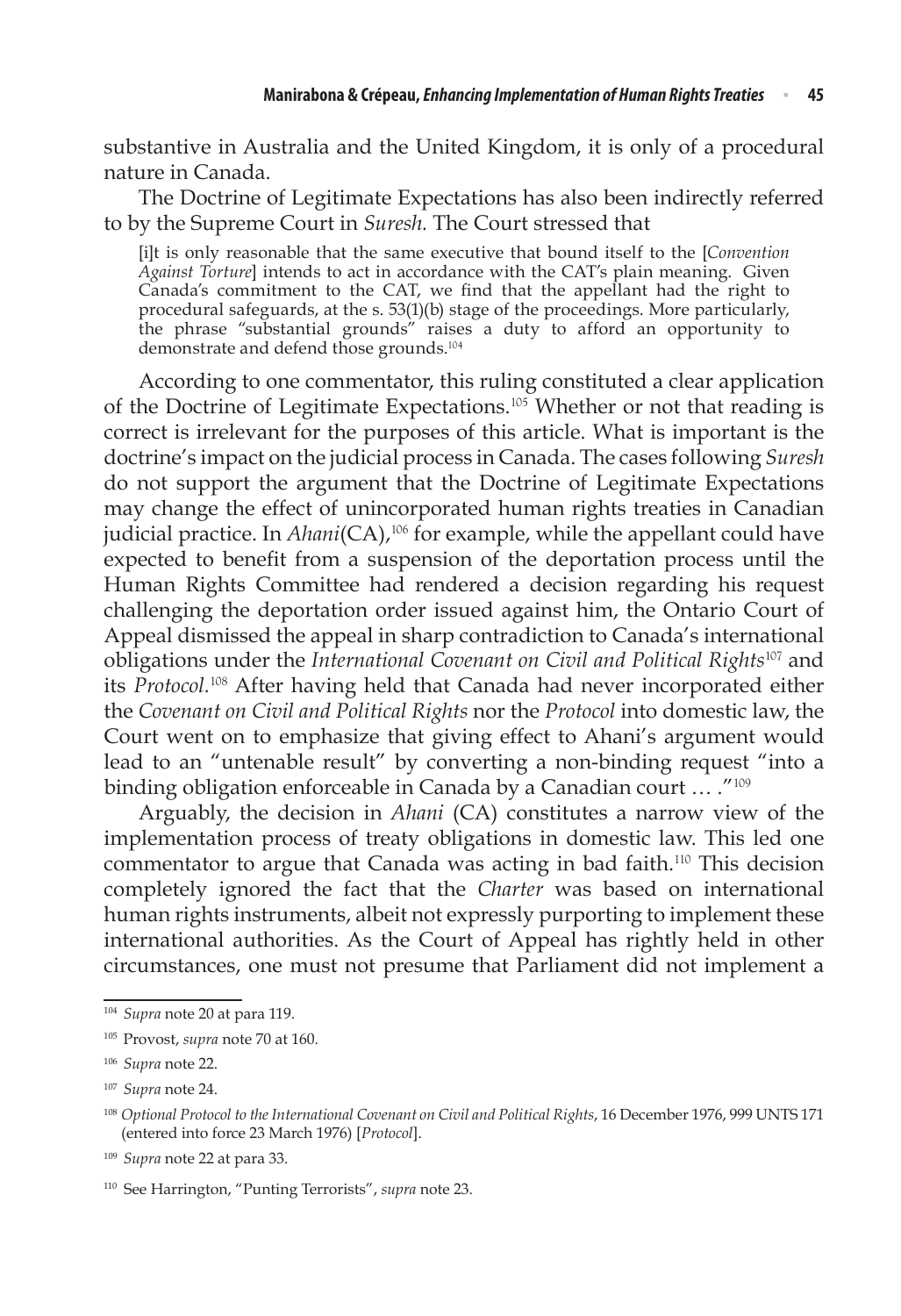given international instrument "merely because it does not say expressly that it is intending to observe it."<sup>111</sup>

Despite the fact that, in his dissenting opinion, Rosenberg JA indirectly referred to the Doctrine of Legitimate Expectations,<sup>112</sup> nothing seems to indicate that this doctrine will improve the situation of unincorporated treaties in Canada in the future. At best, it is held by some researchers that the current approach of employing the Doctrine of Legitimate Expectations in analyzing the domestic legal effects of ratified and unincorporated treaties produces results that should be of "influential authority" – a position somewhere between "persuasive authority" and "binding authority".<sup>113</sup> Consideration of the significance of unincorporated treaties in domestic law remains an option rather than an obligation.

On the one hand, this situation may lead to the breach of Canada's international obligations when those human rights treaties urge signatory states to adopt legislative measures in order to fully implement their terms. On the other hand, at the domestic level, the treaty-based human rights of Canadians citizens and residents may be frustrated as they cannot be enforced in Canadian courts.

To summarize, the current situation of unincorporated treaties in Canada remains fraught with many uncertainties. When rules carry with them such uncertainty, they are also unpredictable, which is inconsistent with the rule of law. As the Supreme Court noted, the rule of law consists of "subjection to known legal rules."<sup>114</sup> It provides a shield for individuals from arbitrary state action since it "vouchsafes to the citizens and residents of the country a stable, predictable and ordered society in which to conduct their affairs."<sup>115</sup> Canadian citizens and residents need to better organize their lives and plan for their future (including the planning for resolutions of possible disputes with administrative agencies) in a way that is more secure and predictable.

<sup>111</sup> *Salomon*, *supra* note 74 at 144.

<sup>112</sup> See *Ahani* (CA), *supra* note 22 at para 93 ("[t]he appellant does not claim that the views of the Committee about our process for removing him would create legal rights that could be enforced in a domestic court. He claims only the limited procedural right to reasonable access to the Committee, upon which the federal government has conferred jurisdiction. *He submits that the government, having held out this right of review, however limited and non-binding, should not be entitled to render it practically illusory by returning him to Iran before he has had a reasonable opportunity to access it.* I agree with that submission and that it is a principle of fundamental justice that individuals in Canada have fair access to the process in the Protocol. By deporting the appellant to Iran, the government will deprive the appellant of this opportunity" [emphasis added]).

<sup>113</sup> Mayo Moran, "Authority, Influence and Persuasion: *Baker*, Charter Values and the Puzzle of Method" in Dyzenhaus, *supra* note 52, 389 at 409-12.

<sup>114</sup> *Reference re Secession of Quebec*, [1998] 2 SCR 217 at para 70, 161 DLR (4th) 385.

<sup>115</sup> *Ibid*.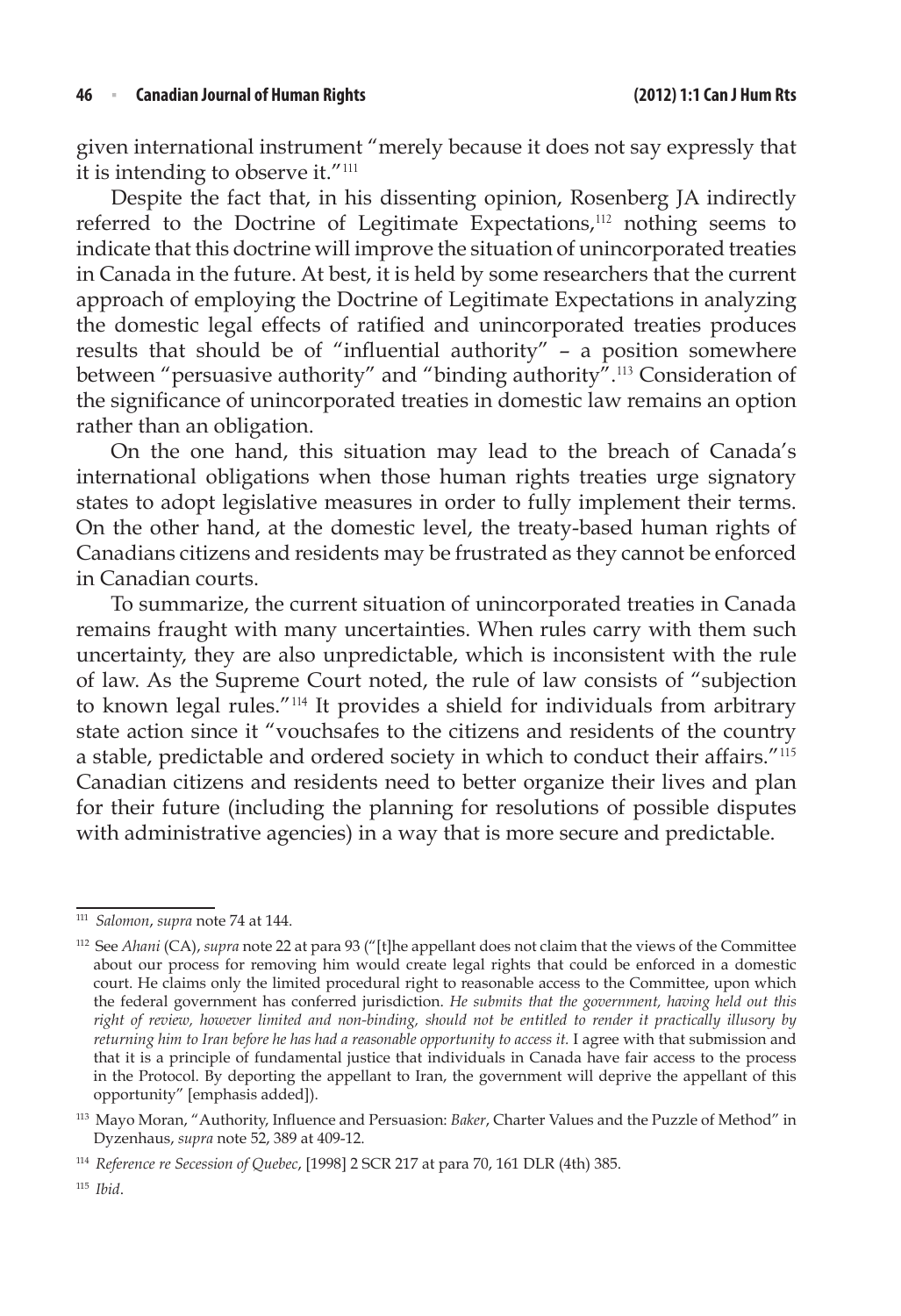Since the end of the Cold War, an increasing number of international human rights agreements have been ratified by states. Consequently, a considerable number of private actors are deemed to benefit directly from human rights treaties to which their home states are parties. Still, on a domestic level, private actors cannot base their claims on human rights treaties which are unincorporated in Canadian law, despite their ratification. Yet, individuals are often expected to bring their potential claims before domestic courts due to the costs of international adjudication. This justifies our proposal to create a national body that would monitor the genuine incorporation of international human rights treaties ratified by Canada into domestic laws and to provide adequate access to justice for Canadians citizens and residents at home. The incorporation of human rights treaties into domestic laws would also reduce the detrimental effects caused by the unpredictability of the various judicial interpretations of unimplemented treaties.

# **III. A Case for Establishing a Monitoring Body to Enhance the Human Rights Treaty Incorporation Process in Domestic Law**

To date, there is no official body designed to monitor the national implementation of Canada's international treaty commitments. The only existing mechanism is the 1975 Federal-Provincial-Territorial Continuing Committee of Officials with respect to the ratification and the implementation of human rights treaties. However, as that body's main role consists of maintaining consultation and collaboration among governments in Canada,<sup>116</sup> the Continuing Committee does not have the requisite power to influence federal government policy with respect to the domestic implementation of international human rights instruments. In addition, to the extent that human rights issues are often coloured ideologically, the work of the Continuing Committee may be perceived as partial and biased as this Committee is made up of government officials. In 2001, the Senate Standing Committee on Human Rights summarized some significant limitations of the Continuing Committee:

The Continuing Committee of Officials meets behind closed doors and does not have any policy or decision-making authority. The responsible ministers have not met in some thirteen years. None of the governments is held accountable for its human rights performance, and there is no public scrutiny or input. As the situation with regard to the recent *Waldman* decision against Canada by the United Nations Human

<sup>116</sup> House of Commons, *Government Response to the Report of the House of Commons Standing Committee on Foreign Affairs and International Development: Canada's Universal Periodic Review and Beyond: Upholding Canada's International Reputation as a Global Leader in the Field of Human Rights* (28 February 2011), online: Parliament of Canada <http://www.parl.gc.ca>.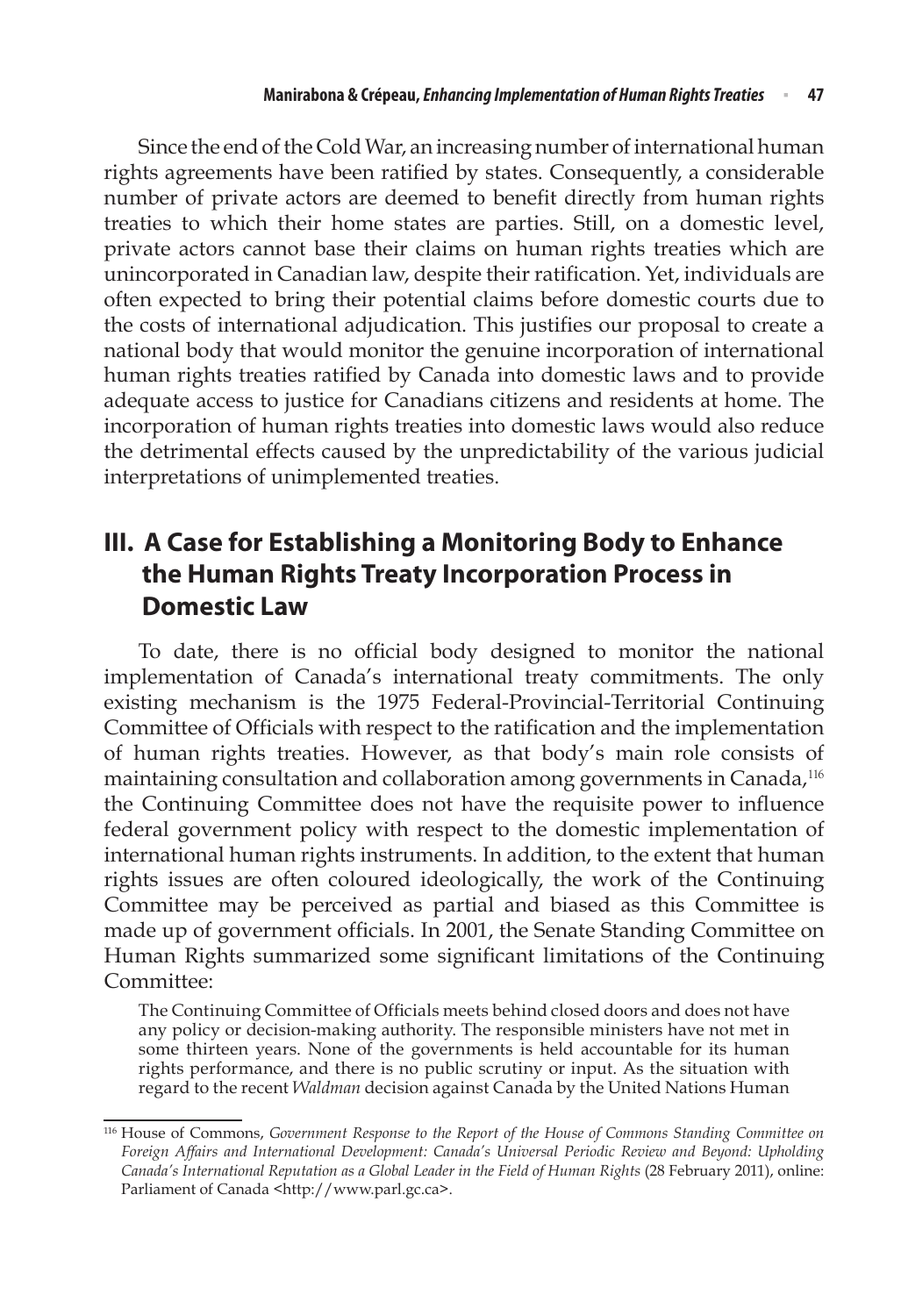Rights Committee has demonstrated, there is certainly no mechanism for pressuring either level of government to live up to its commitments. While non-governmental organizations have, in recent years, been consulted during the preparation of Canada's reports to the treaty bodies, this is not a transparent process to which the general public has access. The Continuing Committee offers no opportunity for any public debate or follow-up to the observations, findings, and recommendations of the treaty bodies – nor was such a role ever intended for it.<sup>117</sup>

In a recent report, the Subcommittee of the House of Commons Standing Committee on Foreign Affairs and International Development also mentioned that "the Continuing Committee is comprised of 'mid-level officials who generally have no decision-making authority with respect to human rights issues which are often complex and politically charged.'"<sup>118</sup> It added that "'the Continuing Committee carries out all its work in absolute and total secrecy, declining and refusing to even release its agenda to the public.'"<sup>119</sup>

Enhancing the implementation of international human rights treaties in Canadian law requires a comprehensive, independent and credible national body that is specifically designed to ensure genuine and impartial fulfilment of Canada's international human rights obligations. An independent monitoring body also would ensure the participation of the provinces and territories as well as Canadian public and civil society groups in the process of implementing Canada's human rights treaties. For example, this body may propose financial compensation schemes flowing from the federal government to the provinces when human rights treaty obligations require provincial action for performance.

The following section proposes the creation of a domestic body for monitoring the implementation of human rights treaties in Canada; the proposal will suggest various models of bodies. There are certainly many forms of monitoring bodies; however, this article will focus on only three of them: an ombudsperson, a Commissioner in the Office of the Auditor General and a Parliamentary Standing Committee.

### **A. An Ombudsperson for International Human Rights Treaties**

The ombudsperson is classically considered as "a public sector office established by the legislative branch of government to monitor and regulate

<sup>117</sup> Senate, Standing Committee on Human Rights, *Promises to Keep: Implementing Canada's Human Rights Obligations* (December 2001) (Chair: Raynell Andreychuk), online: Parliament of Canada <http://www. parl.gc.ca>.

<sup>118</sup> House of Commons, Standing Committee on Foreign Affairs and International Development, *Canada's Universal Periodic Review and Beyond: Upholding Canada's International Reputation as a Global Leader in the Field of Human Rights* (November 2010) (Chair: Dean Allison), online: Parliament of Canada <http:// www.parl.gc.ca> [citations omitted] [Foreign Affairs, *Periodic Review*].

<sup>119</sup> *Ibid* [citations omitted].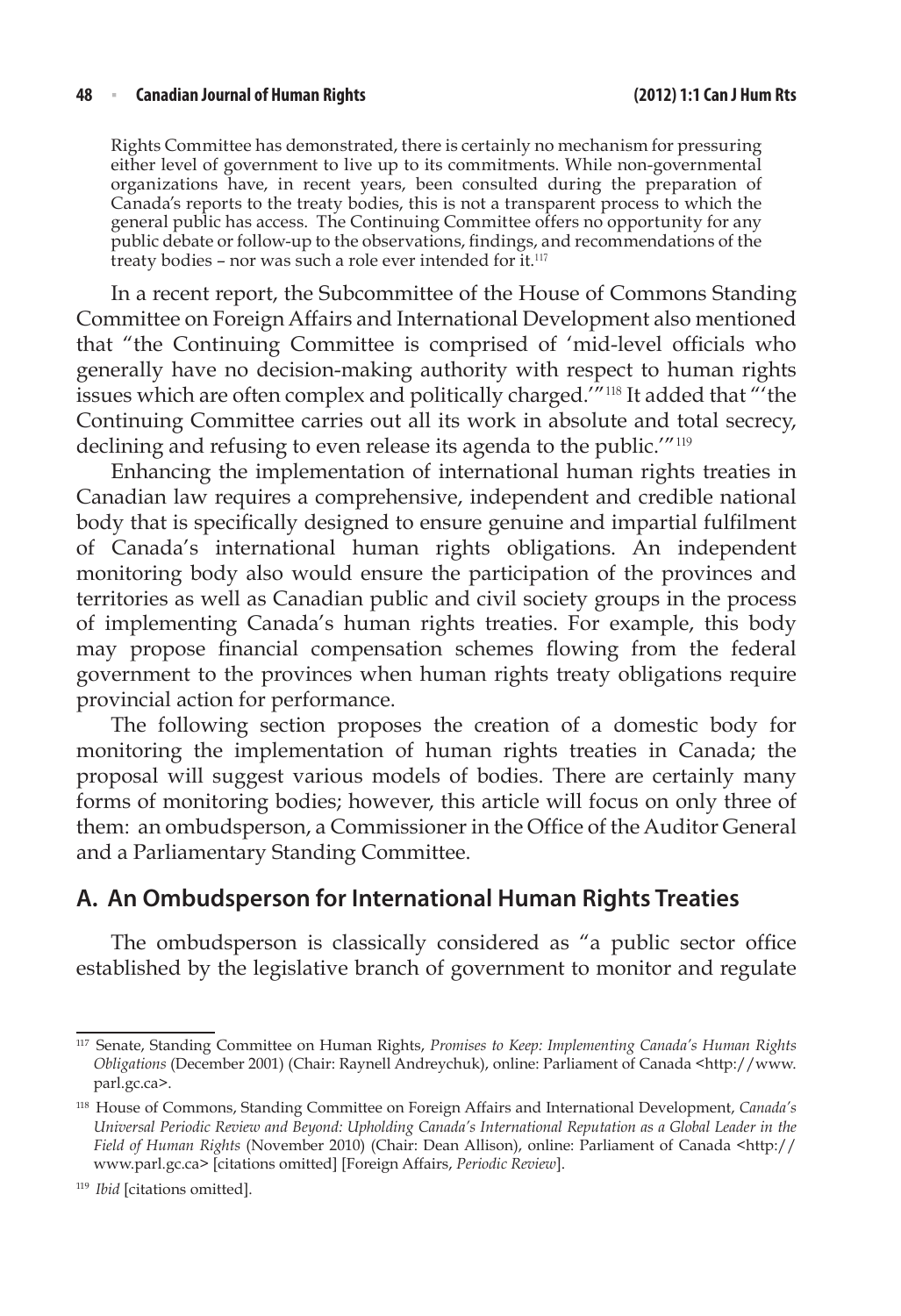the administrative activities of the executive branch".<sup>120</sup> More precisely, the ombudsperson's role is to remedy citizens' grievances against administrative agencies by receiving complaints and making non-binding recommendations.<sup>121</sup>

Since its origin in Sweden, the institution of ombudsperson has undergone many changes in order to contend with the specific problems encountered by members of the national community of a given state. Today, many varieties of ombudsperson exist and the variety created for a given state depends upon the political, legal, socio-economic and cultural aspects of the state in question.<sup>122</sup> Nevertheless, it is still possible to recognize some common elements of the ombudsperson institution that have persisted since its inception in Sweden, through a multitude of state apparatuses today.

Generally speaking, the ombudsperson was originally placed to be Parliament's overseer of the administration. To that end, the ombudsperson functioned by investigating complaints of maladministration on behalf of aggrieved citizens and then making a recommendation as to corrective steps to be taken by the competent government officials and/or department.<sup>123</sup> The rationale is that bureaucratic power must have some oversight in order to avoid becoming a source of the self-destruction of democracy and its values.<sup>124</sup> Given the exponential increase in both quantity and quality of government intrusion into the lives of its citizens, the legislative and executive branches of government, as well as the courts, are neither completely suited nor entirely capable of providing the required supervision over the entire system.<sup>125</sup> Due to the fact that the litigation process before the courts can be costly and slow, the ombudsperson is the best mechanism for acting as a check for administrative abuse.<sup>126</sup> According to Rowat, "[i]n this age of the welfare state, thousands of administrative decisions are made each year by governments or their agencies,

<sup>120</sup> Linda C Reif, "Introduction" in Linda C Reif, ed, *The International Ombudsman Anthology* (The Hague: Kluwer Law International, 1999) xxiii at xxiii.

<sup>&</sup>lt;sup>121</sup> Donald C Rowat, "The Dilution and Distortion of the Ombudsman Concept" in Dimitrios Argyriades, OP Dwivedi & Joseph G Jabbra, eds, *Public Administration in Transition; A Fifty-Year Trajectory Worldwide: Essays in Honor of Gerald E Caiden* (Portland, OR: Vallentine Mitchell, 2007) 238 at 239.

<sup>&</sup>lt;sup>122</sup> See Mary A Marshall and Linda C Reif, "The Ombudsman: Maladministration and Alternative Dispute Resolution" (1995) 34:1 Alta L Rev 215 at 225-26.

<sup>123</sup> *British Columbia Development Corporation v Friedmann (Ombudsman),* [1984] 2 SCR 447 at 458, 14 DLR (4th) 129 [*Friedmann*]. In this way, s 2 of the *Ombudsman Act*, RSO 1990, c O.6 [*Ontario Ombudsman Act*], provides that "[t]here shall be appointed, as an officer of the Legislature, an Ombudsman to exercise the powers and perform the duties prescribed by this Act."

<sup>124</sup> *Friedmann*, *ibid* at 459.

<sup>125</sup> *Ibid* at 459-60.

<sup>126</sup> *Ibid* at 460.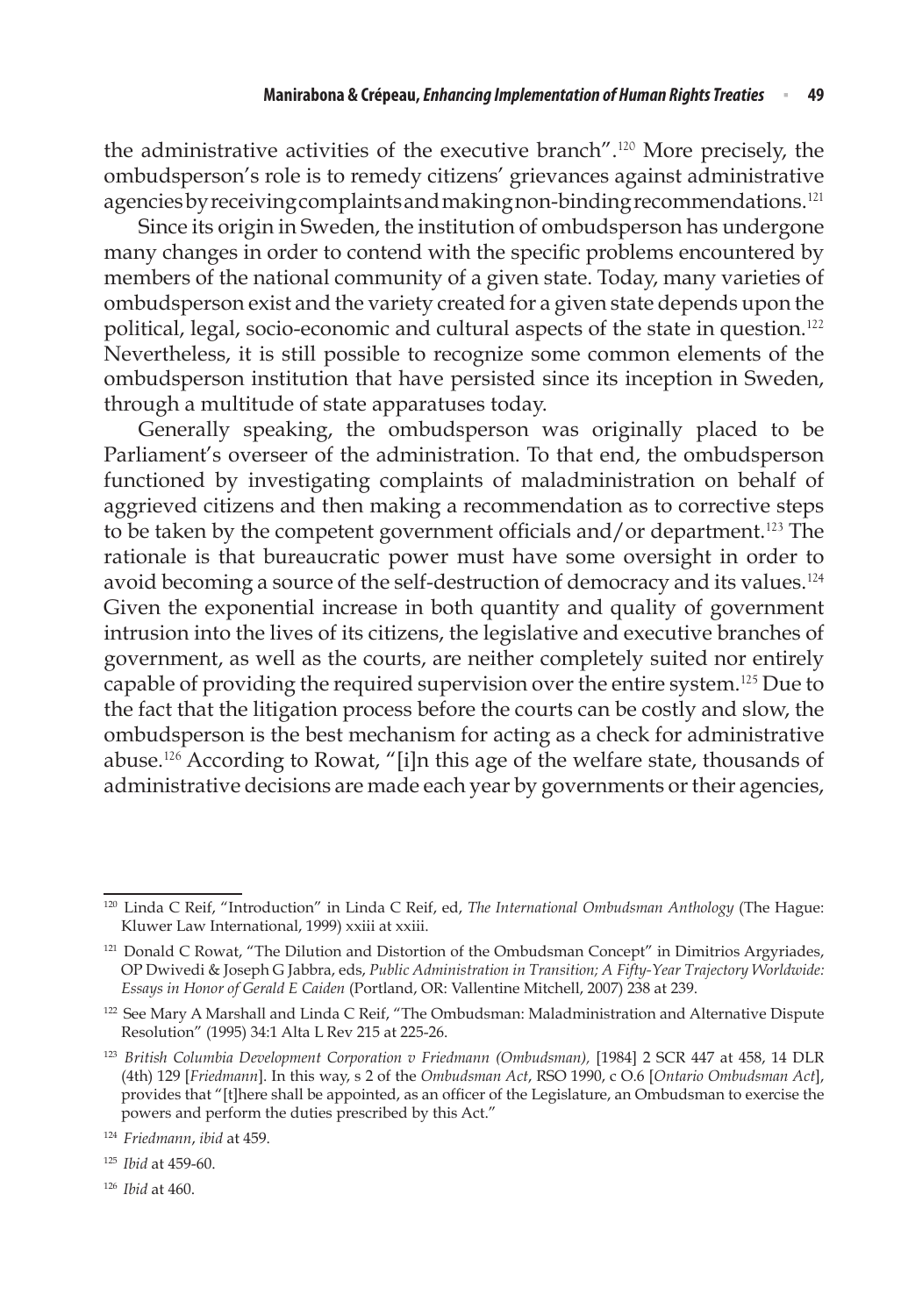#### **50**  <sup>n</sup> **Canadian Journal of Human Rights (2012) 1:1 Can J HumRts**

many of them by lowly officials; and if some of these decisions are arbitrary or unjustified, there is no easy way for the ordinary citizen to gain redress."<sup>127</sup>

The general function of an ombudsperson has been summarized by the Supreme Court of Canada as follows:

The Ombudsman represents society's response to these problems of potential abuse and of supervision. His unique characteristics render him capable of addressing many of the concerns left untouched by the traditional bureaucratic control devices. He is impartial. His services are free and available to all. Because he often operates informally, his investigations do not impede the normal processes of government. Most importantly, his powers of investigation can bring to light cases of bureaucratic maladministration that would otherwise pass unnoticed. The Ombudsman "can bring the lamp of scrutiny to otherwise dark places, even over the resistance of those who would draw the blinds"  $\dots$  [H]e may find the complaint groundless, not a rare occurrence, in which event his impartial and independent report, absolving the public authority, may well serve to enhance the morale and restore the self-confidence of the public employees impugned. In short, the powers granted to the Ombudsman allow him to address administrative problems that the courts, the legislature and the executive cannot effectively resolve.<sup>12</sup>

The impartiality of the ombudsperson stems mainly from his or her status as an appointee of the legislative branch of government. For instance, the *Public Protector Act* of Québec provides that "[o]n motion by the Prime Minister, the National Assembly shall appoint a person called the 'Public Protector' and fix his [or her] salary."<sup>129</sup> In some countries, the ombudsperson is appointed pursuant to a constitutional provision. This ensures the ombudsperson's permanency, neutrality and independence from the executive and administrative branches.<sup>130</sup> As such, the ombudsperson is prohibited from holding paid public office positions<sup>131</sup> and cannot attend Legislative Assembly nor hold any other employment position.<sup>132</sup> Until the end of his or her mandate (5 years in Québec, 10 years in New Brunswick), the ombudsperson cannot be removed from the position by the executive branch except, in some rare cases, under a stringent procedure.<sup>133</sup> It is also provided that the ombudsperson appoints all of his servants and employees

<sup>127</sup> Donald C Rowat, "An Ombudsman Scheme for Canada" (1962) 28:4 Can J Econ Polit Sci 543 at 543 [citations omitted].

<sup>128</sup> *Friedmann, supra* note 123 at 461 [citations omitted].

<sup>129</sup> *Public Protector Act*, RSQ c P-32, s 1. In some Canadian provinces, the ombudsperson is paid like judges. See e.g. *Ombudsman Act,* RSNB 1973, c O-5, s 2(4).

<sup>&</sup>lt;sup>130</sup> Judge Anand Satyanand, "The Ombudsman Concept and Human Rights Protection" (1999) 29:1 VUWLR 19 at 21 [citations omitted].

<sup>131</sup> Marshall & Reif, *supra* note 122 at 218.

<sup>&</sup>lt;sup>132</sup> *Ontario Ombudsman Act, supra* note 123, s 5(1) ("[t]he Ombudsman shall devote himself or herself exclusively to the duties of the Ombudsman's office and shall not hold any other office under the Crown or engage in any other employment"). See also Marshall & Reif, *ibid*.

<sup>133</sup> *Public Protector Act*, *supra* note 129, s 3. The dismissal requires a resolution of the National Assembly approved by two-thirds of its members.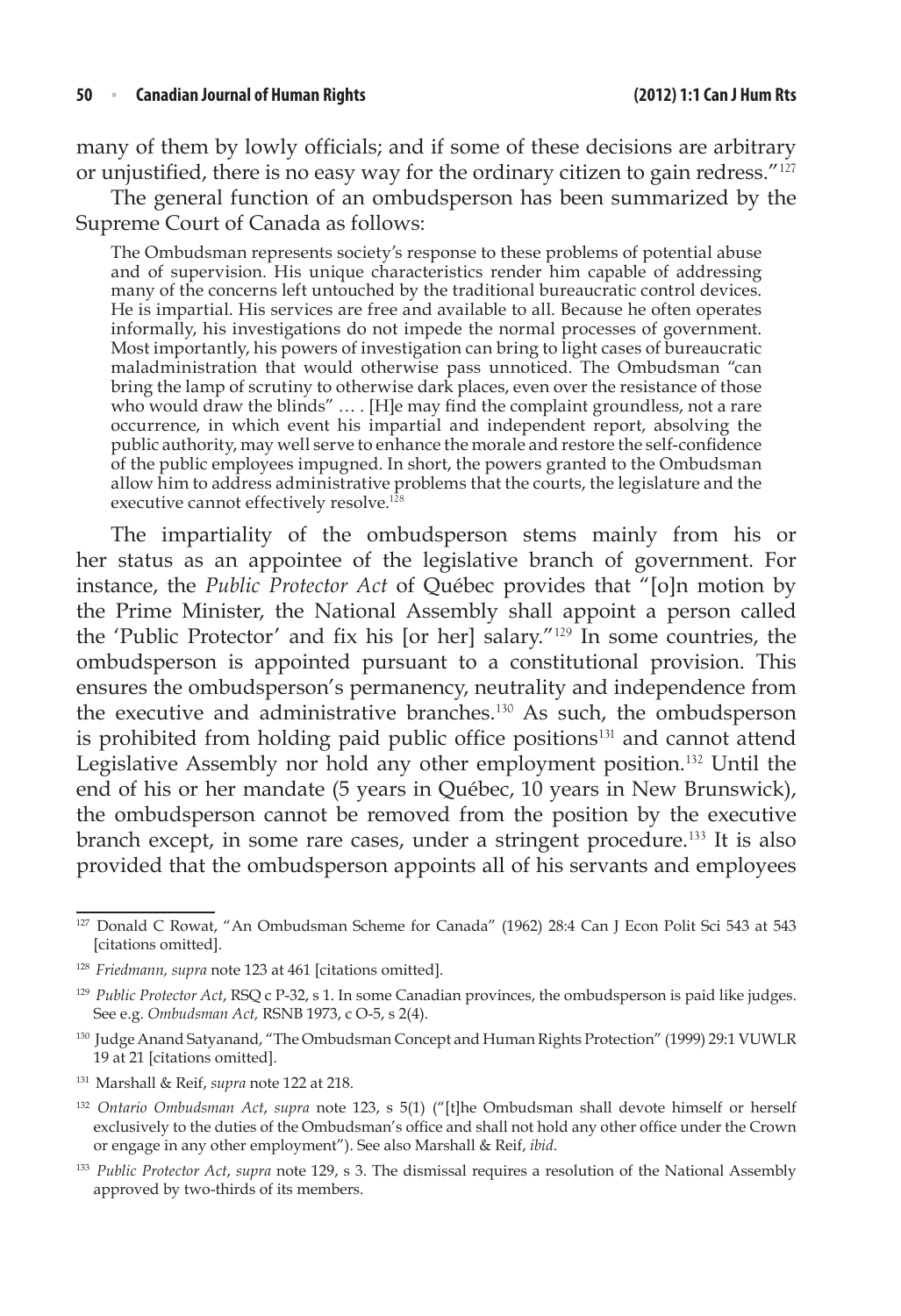and defines their duties.<sup>134</sup> Members of the ombudsperson's staff cannot be dismissed without the recommendation of the ombudsperson to whom they are answerable.<sup>135</sup> The ombudsperson's work, including investigations of nearly all government agencies, is conducted in a private manner.<sup>136</sup> During their appointment, all members of the staff of the ombudsperson's office are vested with "the powers and immunity of commissioners appointed under the Act respecting public inquiry commissions… except the power to impose imprisonment."<sup>137</sup>

There is no doubt that Canadian citizens may suffer as a result of the human rights treaties which remain unincorporated in domestic laws. The ombudsperson for human rights treaty affairs could aptly foster the implementation of such international treaties. This could be done on his or her own initiative, at the request of any person, group of persons acting on their own behalf or on behalf of another person.<sup>138</sup> Where no satisfactory corrective measures have been taken and provided within a reasonable timeframe, the ombudsperson may refer the case to the legislative branch.<sup>139</sup> Ultimately, as the Supreme Court noted, usually it is the case that the ombudsperson cannot enforce resolutions – rather, he or she is vested only with powers of investigation and persuasion for the purposes of encouraging effective change.<sup>140</sup> Although the ombudsperson's decisions do not have legallybinding effect,<sup>141</sup> the ombudsperson can be influential in significant ways. For instance, he or she may participate in legislative draft proposals or report to the media on the progress and pitfalls of a case.

Where Parliament is responsible for the failure to implement a human rights treaty on a domestic level, one might suggest that the ombudsperson's work would be of little importance insofar as that office's jurisdiction does not generally comprise the activities of the legislative branch.<sup>142</sup> Still, it must be remembered that the institution of the ombudsperson has outgrown its traditional role. The ombudsperson institution nowadays may match the

<sup>134</sup> *Ibid*, ss 11-12.

<sup>135</sup> *Ibid*, s 11.

<sup>136</sup> *Ibid*, s 24.

<sup>137</sup> *Ibid*, s 25.

<sup>138</sup> *Ibid*, s 13.

<sup>139</sup> *Ibid*, s 27.

<sup>140</sup> See *Friedmann*, *supra* note 123 at 462.

<sup>&</sup>lt;sup>141</sup> Ann Abraham, "The Ombudsman and Individual Rights" (2008) 61:2 Parliam Aff 370 at 375.

<sup>142</sup> *Friedmann, supra* note 123 at 474. However, it is not unlikely that such a government agency could provide the necessary information relating to a complaint even if it is out of the jurisdiction of the ombudsperson. See Eugene Biganovsky, "The Experiences of the South Australian Ombudsman: 'Policy – Administration – Jurisdiction of the Ombudsman'" in Reif, *supra* note 120, 455 at 458.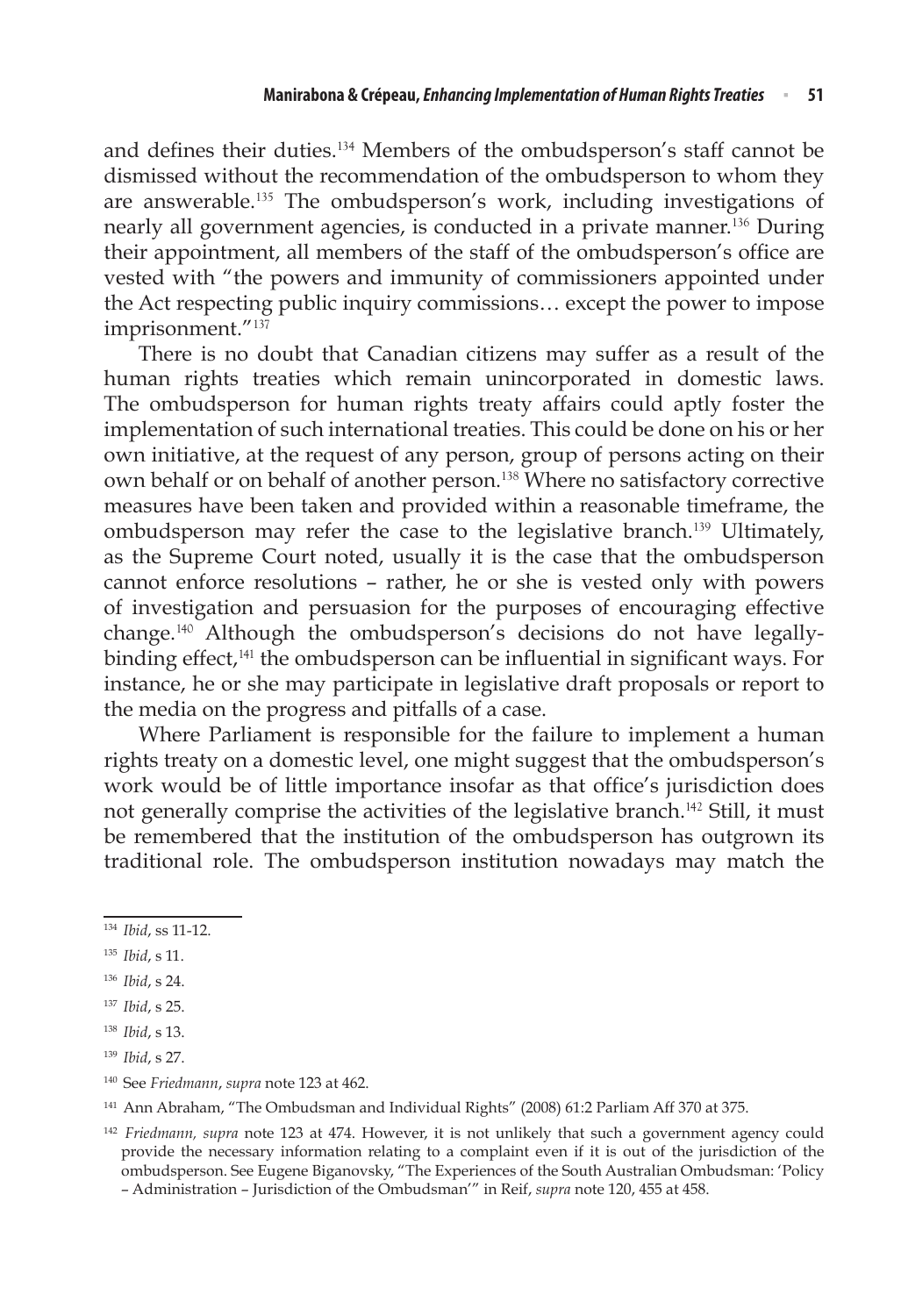particular political and cultural needs of each state.<sup>143</sup> One salient example is that, in several countries, ombudspersons are vested with the powers to ensure that legislation concerning the protection of human rights is enforced.<sup>144</sup> In Norway, the Children's Ombudsperson can alert a Cabinet member, Parliament members or top-level officials of any case or problem if allowing an issue to reach the uppermost level of consideration may be effective.<sup>145</sup> Moreover, in the same country, "[o]pinions and statements may also be distributed widely to the mass media, irrespective of political consent, informing the public and creating difficulties for politicians and decisionmakers wishing to disregard the interest of children."<sup>146</sup> The Norwegian Children's Ombudsperson can participate in drafting regulations concerning the well-being of children.<sup>147</sup> In Poland, the ombudsperson has the power to submit his or her own proposals for legislative change in order to ensure that the rights and freedom of citizens are better protected.<sup>148</sup> He or she can also go directly to an appropriate tribunal to look for the implementation of the recommendation.<sup>149</sup> In Sweden, the Equality Ombudsman shall, among other things, "propose legislative amendments or other anti-discrimination measures to the Government and initiate other appropriate measures."<sup>150</sup> In New South Wales, Australia, the ombudsperson can seek interim injunctions before the Supreme Court in order to restrain administrative action.<sup>151</sup> In several African jurisdictions, human rights ombudspersons can go to court to enforce their recommendations.<sup>152</sup> In Spain and Portugal, human rights ombudspersons can request a judicial examination of the constitutionality of a given piece of legislation, regardless of whether or not it stems from a filed

<sup>145</sup> Målfrid Grude Flekkøy, "The Norwegian Ombudsman Experience" (Paper delivered at the meeting of the International Catholic Child Bureau, September 1989) at 5-6, cited in Melton, *supra* note 143 at 213.

<sup>146</sup> *Ibid*.

- <sup>147</sup> See Melton, *supra* note 143 at 216.
- <sup>148</sup> Colin T Reid, "The Polish Ombudsman" (1988) 14:3 Rev Socialist L 255 at 256.
- <sup>149</sup> Ewa Letowska, "The Polish Ombudsman (The Commissioner for the Protection of Civil Rights)" (1990) 39:1 ICLQ 206 at 207-08; Ewa Letowska, "The Ombudsman and Basic Rights" (1995) 4:1 E Eur Const Rev 63 at 63-64.
- <sup>150</sup> Sweden, *Act concerning the Equality Ombudsman* (SFS 2008:568), s 3, online: Government Offices of Sweden <http://www.sweden.gov.se/content/1/c6/11/81/97/236bdd76.pdf>.
- <sup>151</sup> Biganovsky, *supra* note 142 at 469.
- <sup>152</sup> Linda C Reif, *The Ombudsman, Good Governance and the International Human Rights System* (Leiden: Martinus Nijhoff, 2004) at 88.

<sup>143</sup> See Gary B Melton, "Lessons from Norway: The Children's Ombudsman as a Voice for Children" (1991) 23:2 Case W Res J Int'l L 197 at 222-33; Ann Abraham, "The Future in International Perspective: The Ombudsman as Agent of Rights, Justice and Democracy" (2008) 61:4 Parliam Aff 681 at 682-686 [Abraham, "Ombudsman as Agent"].

<sup>144</sup> Marshall & Reif, *supra* note 122 at 231.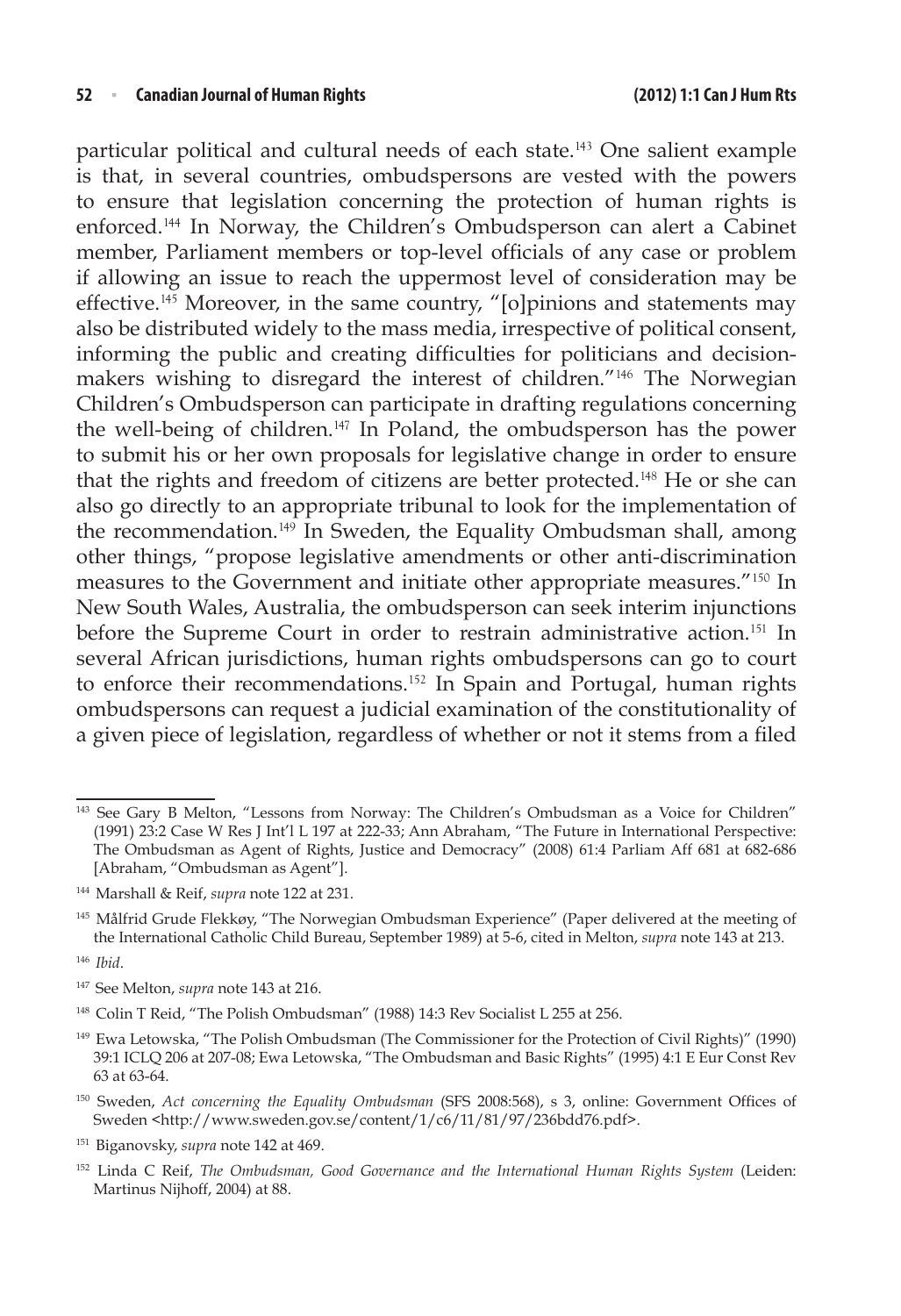complaint.<sup>153</sup> In Finland and Sweden, the ombudsperson can even prosecute state officials.<sup>154</sup> In short, the ombudsperson's power largely stems from the legislation creating the ombudsperson institution. In many countries, it is characterized by "its adaptability and diversity, its ability to evolve to suit its changing environment."<sup>155</sup>

Although there is no nationally available ombudsperson institution at the federal level in Canada, some "single-purpose" federal institutions are closer to the traditional ombudsperson model. The Commissioner of Official Languages, the Privacy Commissioner, the Information Commissioner, the Federal Correctional Investigator, the Royal Canadian Mounted Police (R.C.M.P.) External Review Committee, as well as the Police Complaints Commissioner, can all be considered examples of ombudsperson-like institutions.<sup>156</sup> One can therefore conclude that there is no reason why Canada cannot create an Ombudsperson for Human Rights Treaty Affairs. The ombudsperson may be appointed with a broad mandate to conduct investigations in relation to Canada's international treaty obligations and to take necessary measures to ensure that those human rights treaties are properly incorporated into domestic law. Alternatively, if an ombudsperson for human rights treaty affairs is not the preferred option, we suggest the creation of the post of Commissioner for Human Rights Treaty Affairs within the office of the Auditor General.

# **B. ACommissionerforHumanRightsTreatiesUnderthe Supervision of the Auditor General**

The Auditor General of Canada's primary duty is to conduct independent audits of federal government activities for the purpose of providing "fact-based information that Parliament needs [in order] to fulfill one of its most important roles: holding the federal government accountable forits stewardship of public funds."<sup>157</sup> More precisely, the Office of the Auditor General audits departments and agencies, Crown corporations and many other federal organizations, as well as the territorial governments of Nunavut, the Yukon and the Northwest Territories.<sup>158</sup> Following a request from the Governor-in-Council, the Auditor General may also "inquire into and report on any person or organization that

<sup>153</sup> *Ibid* at 88.

<sup>154</sup> *Ibid* at 61, n 26.

<sup>155</sup> Abraham, "Ombudsman as Agent", *supra* note 143 at 688-89.

<sup>156</sup> See Marshall & Reif, *supra* note 123 at 231, n 81.

<sup>&</sup>lt;sup>157</sup> Office of the Auditor General of Canada, "Welcome to the Office of the Auditor General of Canada" (13 December 2011), online: Office of the Auditor General of Canada <http://www.oag-bvg.gc.ca>.

<sup>158</sup> *Ibid*.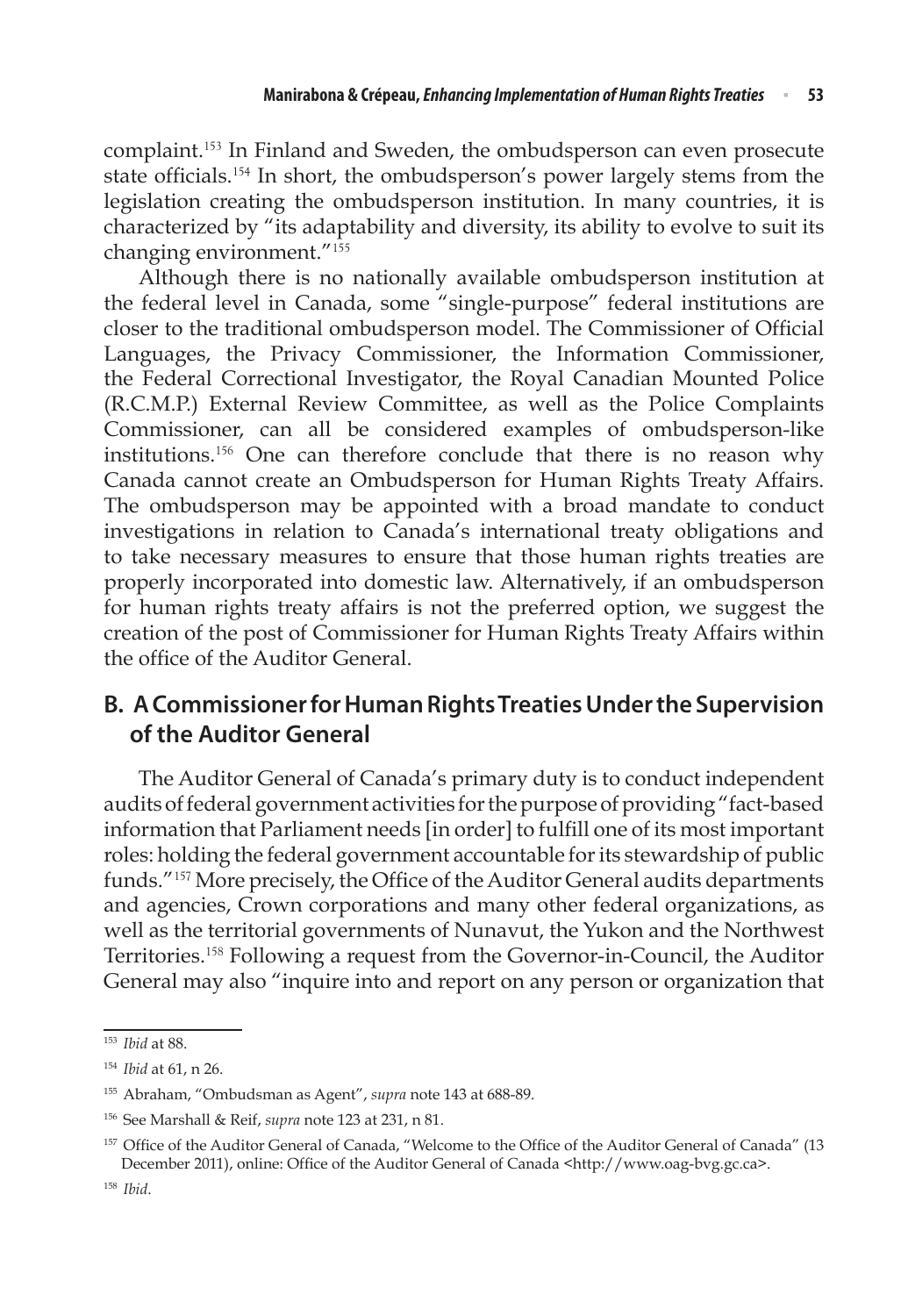has received financial aid from the Government of Canada or in respect of which financial aid from the Government of Canada is sought."<sup>159</sup> The Auditor General is vested with free access to all information and has the power to demand and receive from members of the federal public administration any information and reports that are necessary for the fulfilment of his or her responsibilities, except as provided by any other Act of Parliament.<sup>160</sup> Furthermore, the Auditor General may examine any person under oath in respect of any matter pertaining to an audit undertaken by the Office, all the while carrying powers similar to those of a public inquiry commissioner.<sup>161</sup> Although the office of Auditor General was originally created to control public funds expenditures, its scope of responsibilities is not confined solely to financial matters. The Auditor General also has a duty to appraise the effectiveness and the necessity of federal programs. Broadly speaking, the Auditor General's role consists in establishing confidence between the tax payers and the Executive branch.

The Auditor General's independence is presently unquestioned in Canada. This independence stems mainly from the legal environment in which he or she operates as provided by the *Auditor General Act*. <sup>162</sup> Beginning with the Auditor General's appointment and extending through reports made regarding his or her own employment conditions, as well as decisions regarding work organization, the Auditor General is immune from the influence of the government and its agencies.<sup>163</sup> Furthermore, the Auditor General is "paid a salary equal to the salary of a puisne judge of the Supreme Court of Canada."<sup>164</sup> More importantly, the Auditor General is tasked with preparing "an estimate of the sums that will be required to be provided by Parliament for the payment of the salaries, allowances and expenses of his office during the next ensuing fiscal year"<sup>165</sup> on an annual basis. He or she may also draft and submit a special report to the House of Commons in the event that the financial amounts provided for his office in the estimates submitted to Parliament are, in his or her opinion, inadequate for the fulfillment of his or her responsibilities.<sup>166</sup>

<sup>165</sup> *Ibid*, s 19(1).

<sup>159</sup> *Auditor General Act*, RSC 1985, c A-17, s 11.

<sup>160</sup> *Ibid*, s 13(1).

<sup>161</sup> *Ibid*, s 13(4). 

<sup>162</sup> *Ibid.* 

<sup>163</sup> *Ibid*, ss 3(1), 7, 13, 15-16, 18-19. 

<sup>164</sup> *Ibid*, s 4(1).

<sup>166</sup> *Ibid,* s 19(2).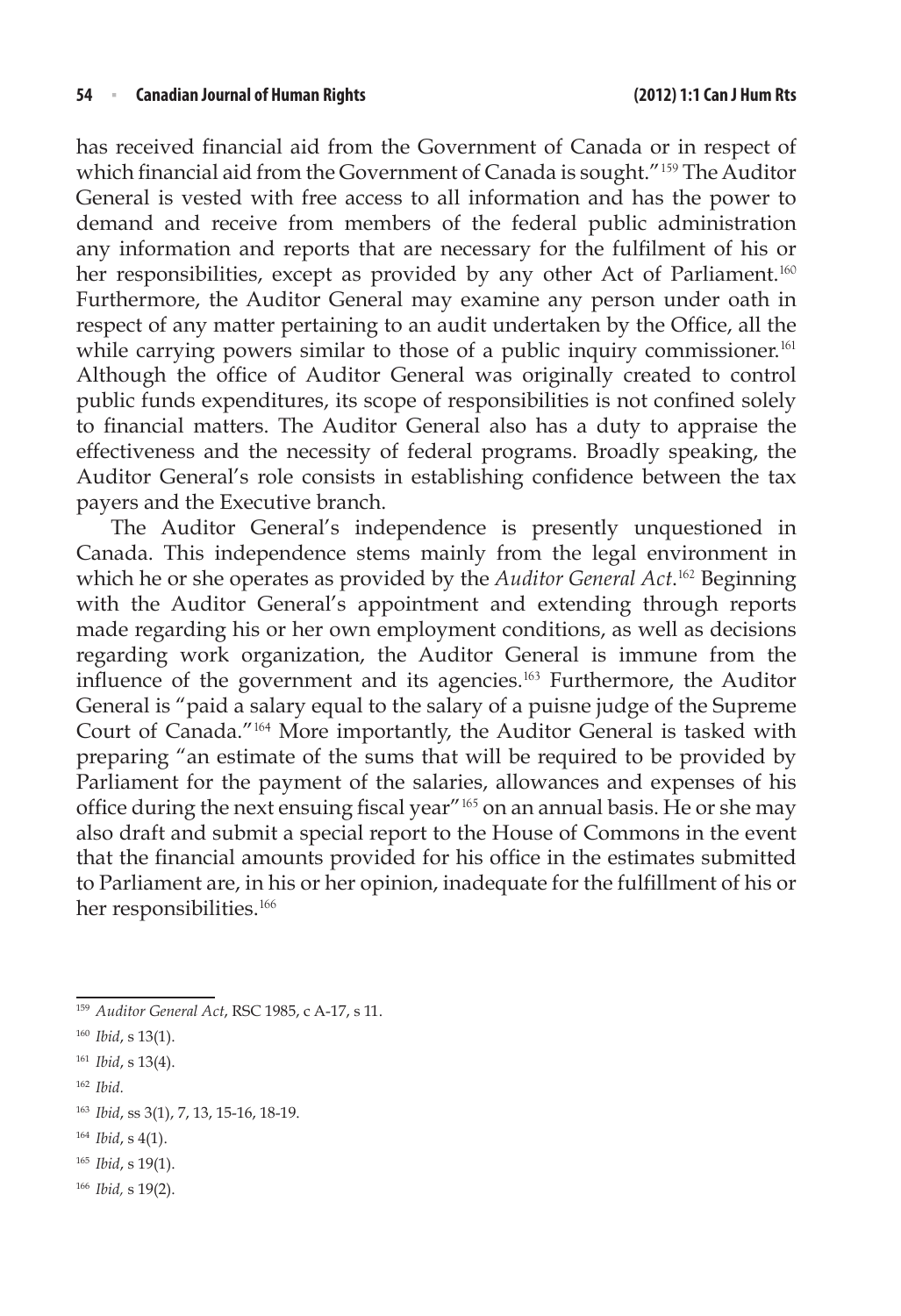In order to guarantee independence, the Auditor General is provided with a workforce of officers and employees that are essential to enabling the proper performance of his or her duties.<sup>167</sup> He or she may station any person employed by the office within any federal department.<sup>168</sup> Furthermore, the Auditor General is authorized to determine the terms and conditions of employment for his or her employees and is responsible for employer-employee relations.<sup>169</sup> The Auditor General's annual or casual reports are submitted directly to the House of Commons through the Speaker.<sup>170</sup> Each report calls attention to any matter that the Auditor General considers to be of significance.<sup>171</sup> The report generally provides members of Parliament and the media with information enabling them to scrutinize and criticize the activities of the government so that it might be held accountable.

In terms of legal immunities, the Auditor General has all of the necessary immunities against any judicial proceedings resulting from any action taken, reported, or said in good faith, in the course of the performance of his or her function.<sup>172</sup>

It is evident that such a legal environment protects the Auditor General against any apparent bias in favour of the executive branch of the government. It has been said that the contemporary position of the Auditor General is "alongside and sometimes apparently above government".<sup>173</sup>

Thus, if a monitoring body similar to the Auditor General were created with an evaluative focus on human rights treaties ratified by Canada, it could significantly enhance the domestic implementation process of Canada's international obligations. Perhaps a more realistic option would be to amend the *Auditor General Act* so as to enable the appointment of a senior officer who might be called the "Commissioner for Human Rights Treaties." The same post already exists for the purposes of handling environmental matters, namely the Commissioner of the Environment and Sustainable Development.<sup>174</sup> Similar to the latter, the Commissioner for Human Rights Treaty Affairs would report directly to the Auditor General. The amendment of the *Auditor General Act* would enumerate the new duties of the Auditor

<sup>167</sup> *Ibid*, s 15(1).

<sup>168</sup> *Ibid*, s 13(2).

<sup>169</sup> *Ibid*, s 16.

<sup>170</sup> *Ibid*, s 7(1).

<sup>171</sup> *Ibid*, s 7(2).

<sup>172</sup> *Ibid*, s 18.1.

<sup>173</sup> SL Sutherland, *The Office of the Auditor General of Canada: Government in Exile?*, School of Policy Studies, Working Paper 31 (September 2002) [unpublished] at 2, online: Queen's University <http://www. queensu.ca/sps/publications/working\_papers/31.pdf>.

<sup>174</sup> *Auditor General Act*, *supra* note 159, s 15.1(1).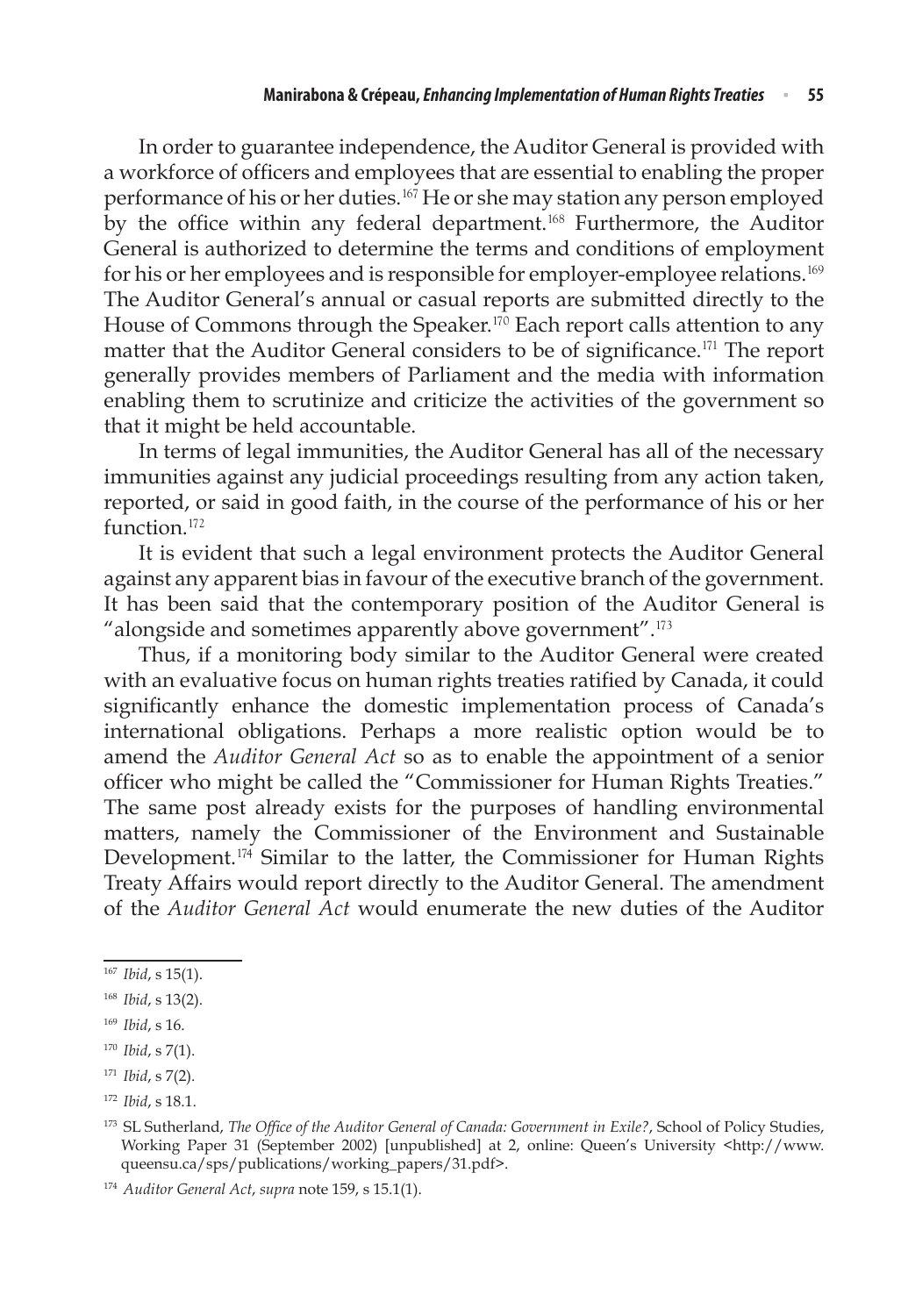General, as they pertain to the Commissioner and his or her function. The main role of the Commissioner could be to ensure that legislation properly complies with the international human rights commitments of Canada. More precisely, the Commissioner's role would consist, among other things, in preparing legislative proposals designed to foster the adoption of implementing legislation by Parliament. Besides the elaboration of those bills to be studied by Parliament, a Commissioner for Human Rights Treaties would receive petitions concerning international human rights treaty matters and forward them to the government. As well, the Commissioner could raise public awareness of issues relating to unincorporated human rights treaties, by way of annual or casual reports submitted to Parliament.

Nevertheless, despite the fact that reports from the Auditor General are generally unbiased and that some of his or her recommendations are in fact addressed,<sup>175</sup> one might prefer the oversight of a political body in order to ensure a politically driven follow-up of recommendations concerning unincorporated treaties.

# **C. A Parliamentary Committee for International Human Rights Treaties**

In Canada, like in other Westminster-style democracies, Parliament is regarded as the real "democratic nucleus," as it happens to be the only branch of government which is "chosen by and responsible to the people."<sup>176</sup> Alongside the traditional role of legislation making, Parliament's main function is to scrutinize the government's actions in order to ensure that public affairs are managed pursuant to the will of the people.

Since Confederation, the House of Commons has been divided into standing committees.<sup>177</sup> Presently, the House of Commons is comprised of more than twenty standing or special Committees, generally with a dozen members within each,<sup>178</sup> as well as two Joint Committees: the Standing Joint Committee on the Library of Parliament and the Standing Joint Committee on the Scrutiny of Regulations.<sup>179</sup>

<sup>175</sup> See Auditor General of Canada, "Citizenship and Immigration Canada: The Economic Component of the Canadian Immigration Program" in *A Status Report of the Auditor General of Canada: May 2003* (Ottawa: Minister of Public Works and Government Services Canada, 2003), online: Office of the Auditor General of Canada <http://www.oag-bvg.gc.ca>.

<sup>176</sup> JR Mallory, "The Uses of Legislative Committees" (1963) 6:1 Can Pub Adm 1 at 1.

<sup>&</sup>lt;sup>177</sup> CES Franks, "The Dilemma of the Standing Committees of the Canadian House of Commons" (1971) 4:4 CJPS 461 at 462.

<sup>178</sup> See House of Commons, *Standing Orders of the House of Commons Including the Conflict of Interest Code for Members* (June 2011), s 104(2), online: Parliament of Canada <http://www.parl.gc.ca>.

<sup>179</sup> *Ibid*, s 104(3).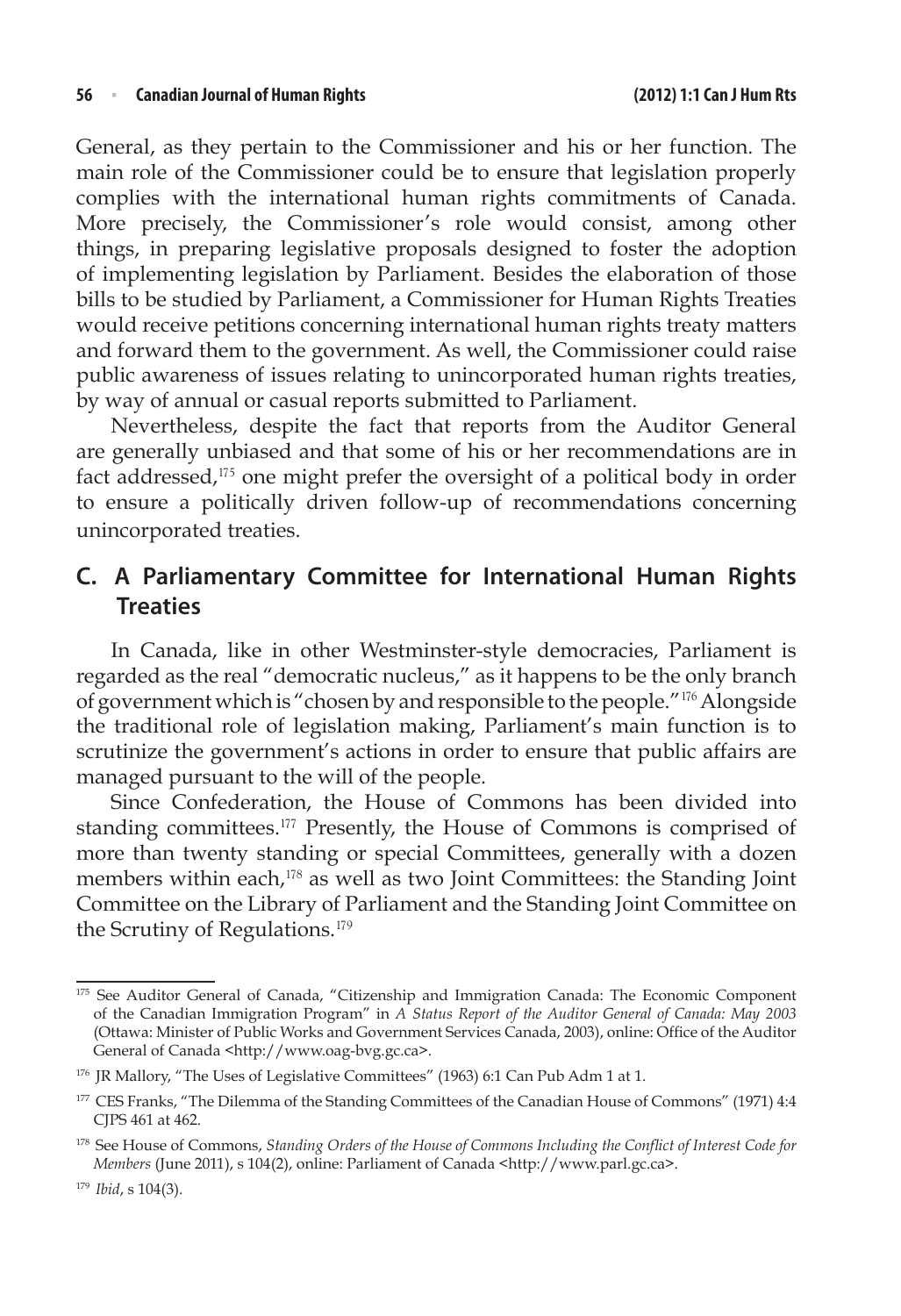With regard to their mandate, the Committees are "empowered to study and report on all matters relating to the mandate, management and operation of the department or departments of government which are assigned to them…."<sup>180</sup> Specifically, the Committees are empowered, *inter alia*, to review and report on the programs and policy objectives of a given department, as well as on its effectiveness. The Committees are also empowered to conduct an analysis of the relative success of the department compared with the stated objectives.<sup>181</sup> Furthermore, the government may be required to table a comprehensive response to the report of the Committees within 120 days of its presentation.<sup>182</sup> The ability of the Committees to "publicly examine issues and place information before the public and media", as well as the ability to influence government policy, constitutes their main contributions towards real government accountability.<sup>183</sup>

A House of Commons committee on international human rights treaty affairs could significantly change the Canadian practice in this area. In their capacity as politicians, the members of a proposed Committee on Human Rights Treaty Affairs could foster the implementation of Canada's international obligations through inquiries and recommendations. Of course, there is a Subcommittee of the House of Commons in charge of International Human Rights within the Standing Committee on Foreign Affairs and International Development. But this subcommittee deals with human rights issues in a broader sense without focusing exclusively on requisite mechanisms for the effective incorporation of human rights treaties in Canadian law. Finally, the realistic option would be to create a House of Commons Committee on Human Rights Affairs which is made of subcommittees including an exclusive subcommittee on Human Rights Treaty Affairs. The establishment of a such Committee would be of great importance, especially with regard to the legitimacy of potential proposals for financial compensation schemes that would ensure the full implementation of human rights treaties when the subject matter of a treaty falls, in whole or in part, under provincial or territorial jurisdiction. 

<sup>180</sup> *Ibid*, s 108(2).

<sup>181</sup> *Ibid*, ss 108(2)(b), 108(2)(d).

<sup>182</sup> *Ibid*, s 109.

<sup>183</sup> Jonathan Malloy, "An Auditor's Best Friend?: Standing Committees on Public Accounts" (2004) 47:2 Can Pub Adm 165 at 181; See also Bonnie Brown, Nancy Miller Chenier & Sonya Norris, "Les comités en tant qu'agents de la politique publique: le Comité permanent de la santé" (2003) 26:3 Rev Parlem Can 4; Manon Tremblay & Stephanie Mullen, "Le Comité permanent de la condition féminine de la Chambre des communes du Canada: un outil au service de la représentation politique des femmes?" (2007) 40:3 CJPS 615; Shawn Murphy, "The Appearance of Accounting Officers Before the Public Accounts Committee" (2007) 30:2 Can Parliam Rev 4.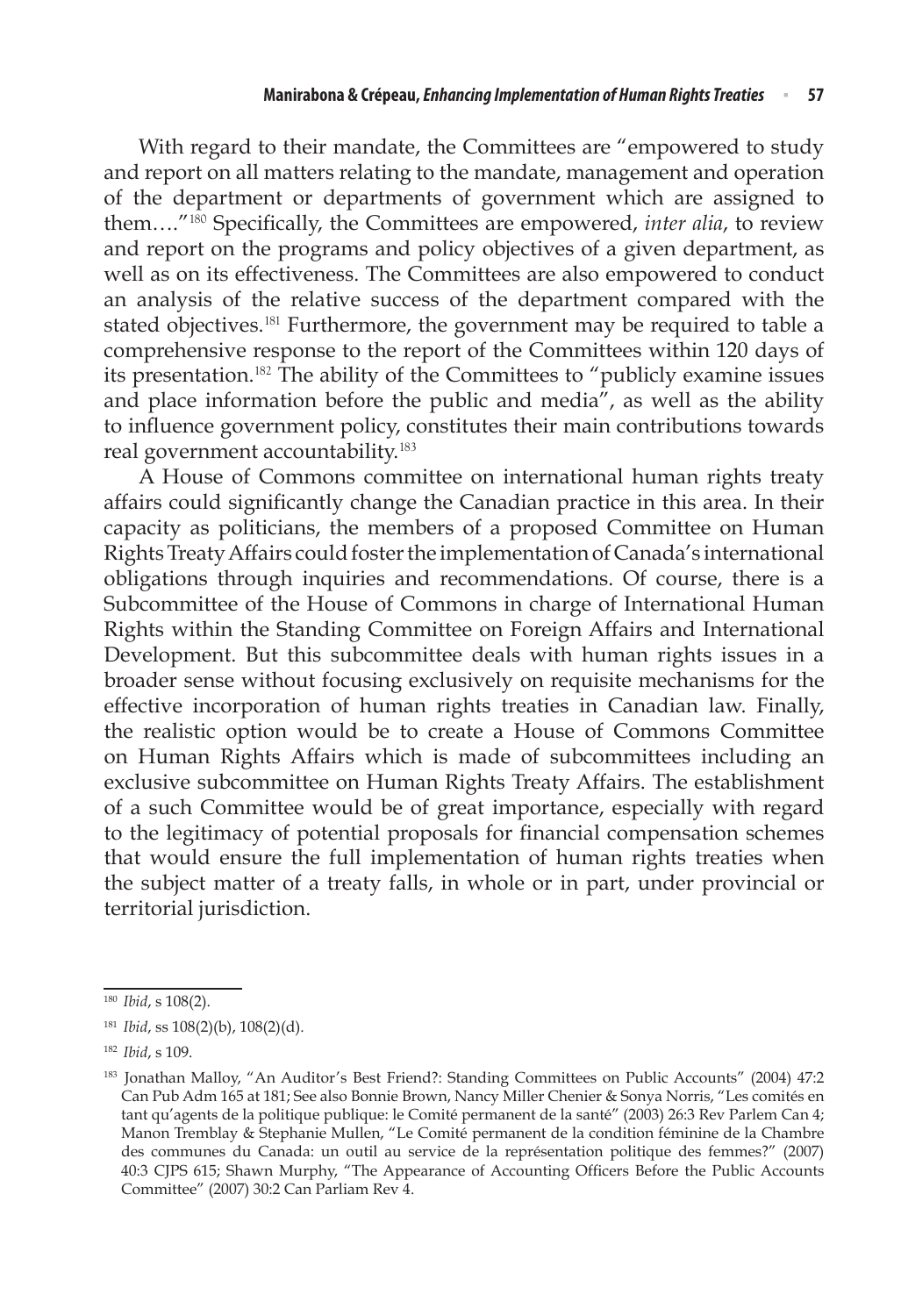### **IV. Conclusion**

This article has presented arguments for the creation of a monitoring body designed to ensure the domestic incorporation into Canadian law of international human rights treaty obligations. There are several forms that such a monitoring body could take, including: the form of an Ombudsperson for human rights treaty affairs, or that of a Commissioner for Human Rights Treaty Affairs under the supervision of the Auditor General, or that of a House of Commons' Standing Committee on Human Rights Treaty Affairs.

Unincorporated human rights treaties cannot confer rights on Canadians and do not impose duties upon the state nor private persons on a domestic level. As human rights treaties are generally intended to protect individuals' rights, their implementation into domestic law constitutes a pressing need that is necessary to ensure the consistent application of the rule of law. This would provide citizens with a convenient and meaningful method of access to justice in cases of infringement of human rights, as they are set out by the ratified treaties. The lack of such access to justice is quite opposite to the liberal approach and democratic governance of Canada.<sup>184</sup>

In contrast with ideas put forth by some commentators,<sup>185</sup> it is clear that Canada cannot afford to be content with unpredictable outcomes when it comes to human rights adjudications. Unpredictable results arise when the courts employ uncertain legal principles, including the Presumption of Conformity and the Doctrine of Legitimate Expectations, in an effort to assess the scope of international human rights obligations at a domestic level. Accordingly, the establishment of a body dedicated to monitoring human rights treaty implementation in domestic law is essential in order to ensure that all individuals in Canada have meaningful access to the full complement of human rights as they are set out in human rights treaties. An independent body has more strategies to foster the incorporation of human rights treaties in Canadian law than any other national mechanism concerned with the issue.

An argument can be made that if Canada consents to be bound to a treaty whose obligations reflect existing Canadian law, no new incorporation legislation is needed. For example, one may hold that Canada does not need to pass a law to implement a new treaty that calls for an end to discrimination on a particular ground since Canadian law already prohibits such discrimination (through the *Charter* and for the private sector, through the federal, provincial and territorial anti-discrimination acts). Yet, *Ahani* and *Suresh* have shown that such incorporating legislation is needed in order to give Canadian citizens

<sup>&</sup>lt;sup>184</sup> Makau wa Mutua, "The Ideology of Human Rights" (1996) 36:3 Va J Int'l L 589.

<sup>185</sup> See Karen Knop, "Here and There: International Law in Domestic Courts" (2000) 32:2 NYUJ Int'l L & Pol 501.